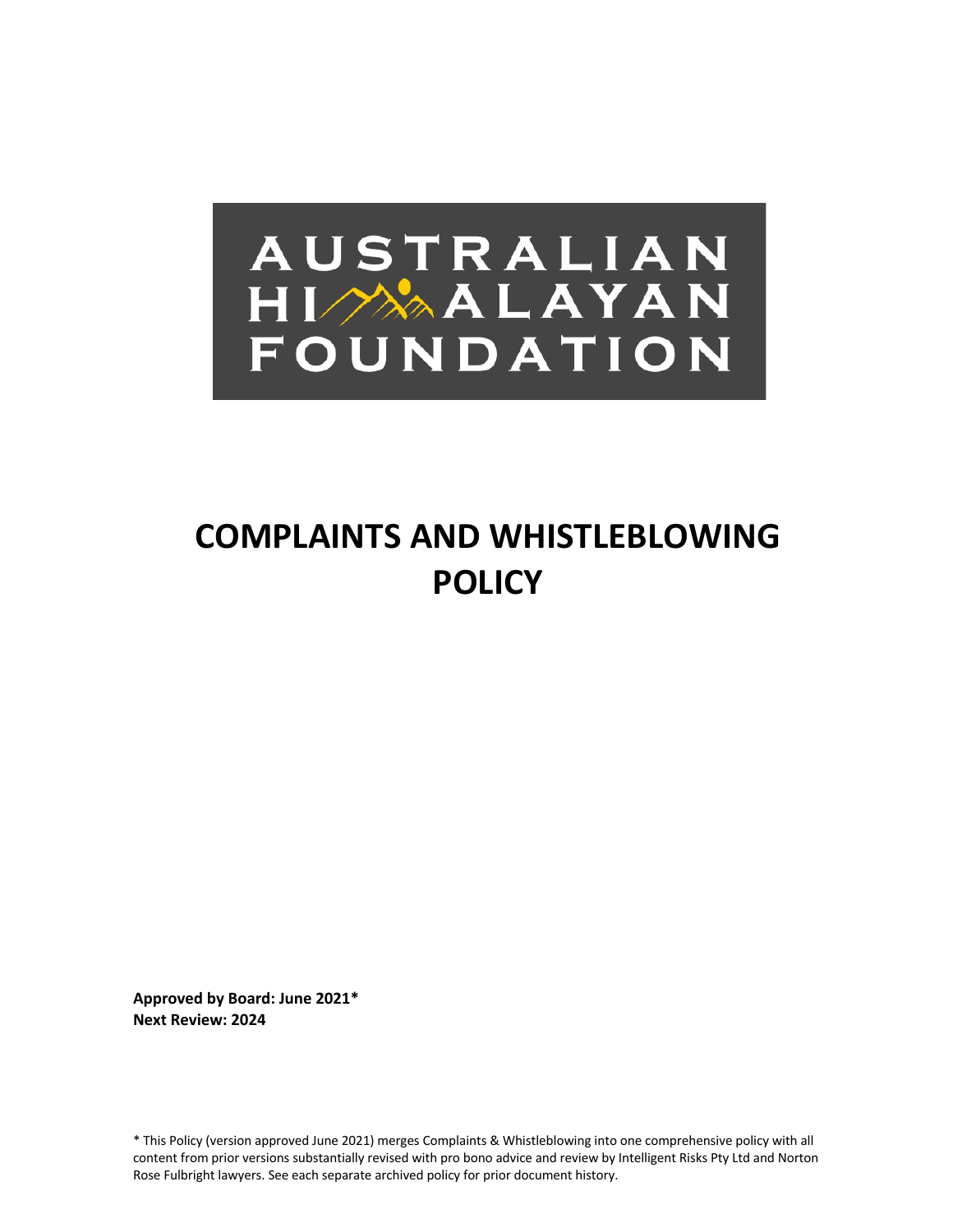### **CONTENTS**

| 1.  |  |
|-----|--|
| 2.  |  |
| 3.  |  |
| 4.  |  |
| 5.  |  |
| 6.  |  |
| 7.  |  |
| 8.  |  |
| 9.  |  |
| 10. |  |
| 11. |  |
|     |  |

| ANNEX A - DEFINITIONS OF KEY TERMINOLOGY USED WITHIN THIS POLICY  1 |  |
|---------------------------------------------------------------------|--|
|                                                                     |  |
| ANNEX C - SERIOUS INCIDENT REPORTING PROCEDURES  6                  |  |
| ANNEX D - WHISTLEBLOWING DISCLOSURE PROCEDURE 10                    |  |
|                                                                     |  |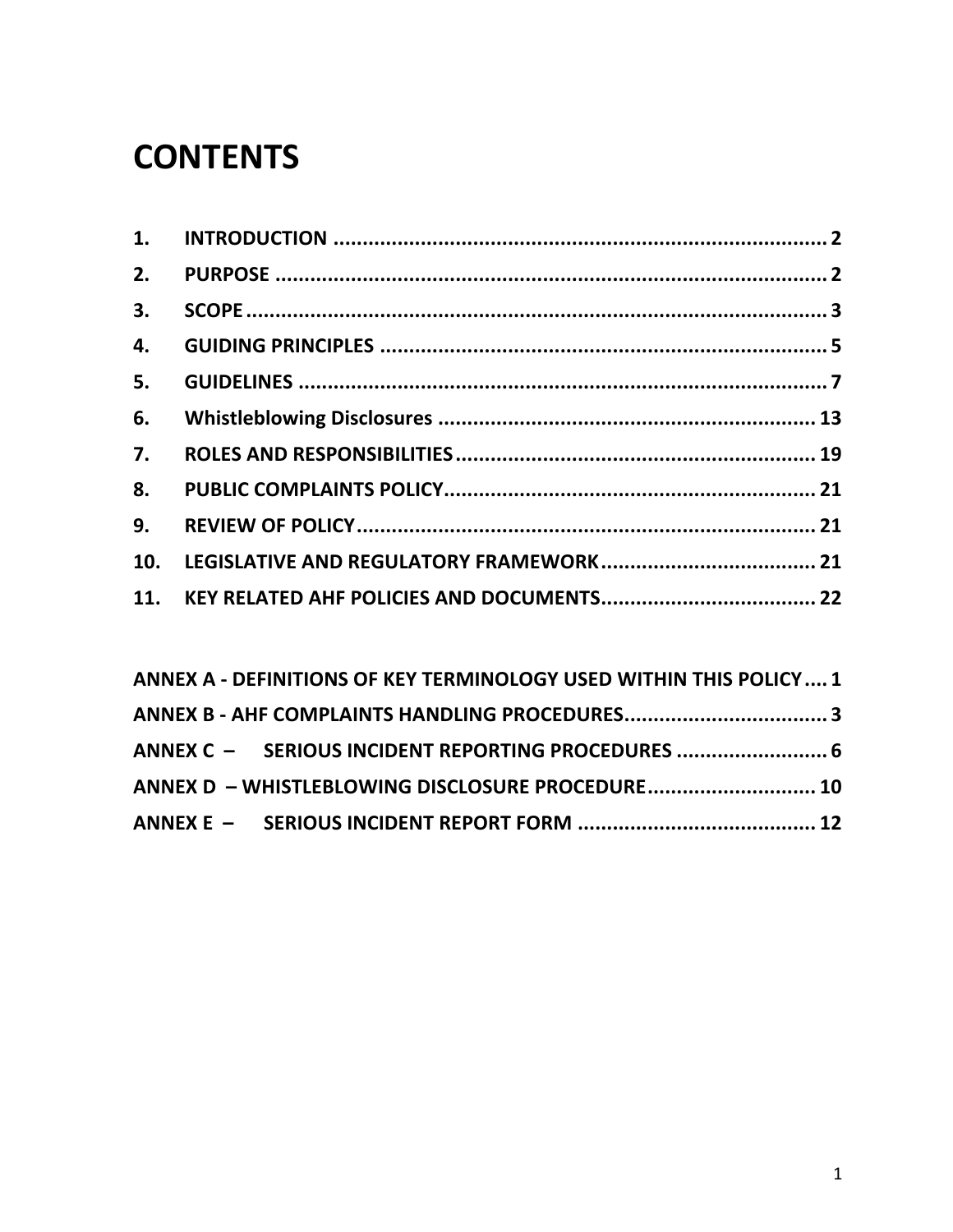## **1. INTRODUCTION**

The Australian Himalayan Foundation (AHF) is committed to high standards of openness, probity and accountability in every area of its work and to continuous improvement.

As such, it is critical that all AHF stakeholders, including personnel, partner organisations, project participants, donors and the public are able to provide feedback, report concerns and make complaints. AHF acknowledges that most cases will need to proceed on a confidential basis.

AHF recognises the importance of dialogue as one of the most important ways of learning how to improve our work. We value listening and responding to inquiries, concerns and complaints.

Staff and volunteers are often the first to realise that there may be something seriously wrong within an organisation. However, they may not report their concerns because they feel that it would be disloyal to their colleagues or to the organisation. They may also fear harassment or victimisation. It is important that all stakeholders are able to "blow the whistle" and safely voice any concerns of wrongdoing or misconduct.

This policy provides guidance on management of complaints from the public or other external stakeholders, as well as the mechanisms for internal notification of wrongdoings through AHF's whistleblowing procedures.

## **2. PURPOSE**

The purpose of the Complaints and Whistleblowing Policy is:

- 2.1 to provide an effective, accessible and safe process for all stakeholders to raise feedback, a concern or a complaint, or to report an incident without fear of victimisation, subsequent discrimination, disadvantage, or adverse employment consequences;
- 2.2 to provide protection for those that report misconduct;
- 2.3 to encourage and enable employees to raise serious concerns.

The Policy outlines the processes to be undertaken by stakeholders and AHF in order for internal and external complaints to be appropriately dealt with fairly, efficiently and impartially, ultimately strengthening AHF's accountability and efficiency as an organisation.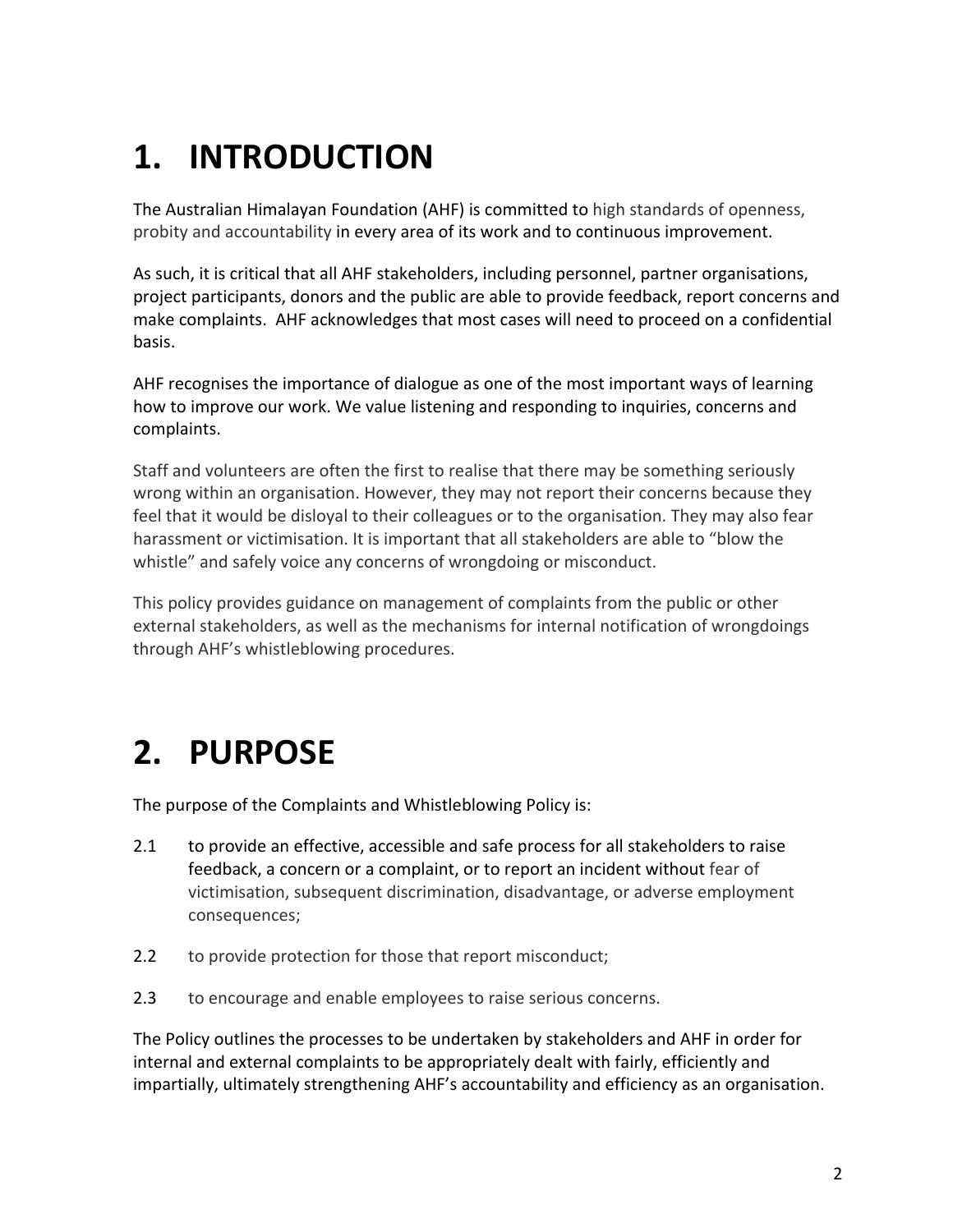## **3. SCOPE**

#### 3.1 **Stakeholders**

This Complaints and Whistleblowing Policy applies (except as otherwise stated) to all AHF personnel including Board and Committee members, employees, volunteers, contractors, representatives and AHF partner personnel.

This Policy refers to complaints related to any AHF work or AHF stakeholder including: Board and Committee members, employees, volunteers, contractors, representatives and AHF partner personnel, or anyone else acting on behalf of AHF.

A concern or complaint may be made by any stakeholder, including (but not limited to) AHF and/or partner Board and Committee members, employees, volunteers, contractors, representatives, donors, members of the public, government authorities, or a person affected by or participating in AHF projects or activities (directly - primary stakeholders; or indirectly - secondary stakeholders).

AHF will ensure that project partners have a similar policy or procedures to AHF Complaints and Whistleblowing Policy or that it abides by AHF's and that its content is communicated to primary stakeholders in local language.

#### 3.2 **Types of complaints**

This policy covers two main types of complaints and Whistleblowing Disclosures: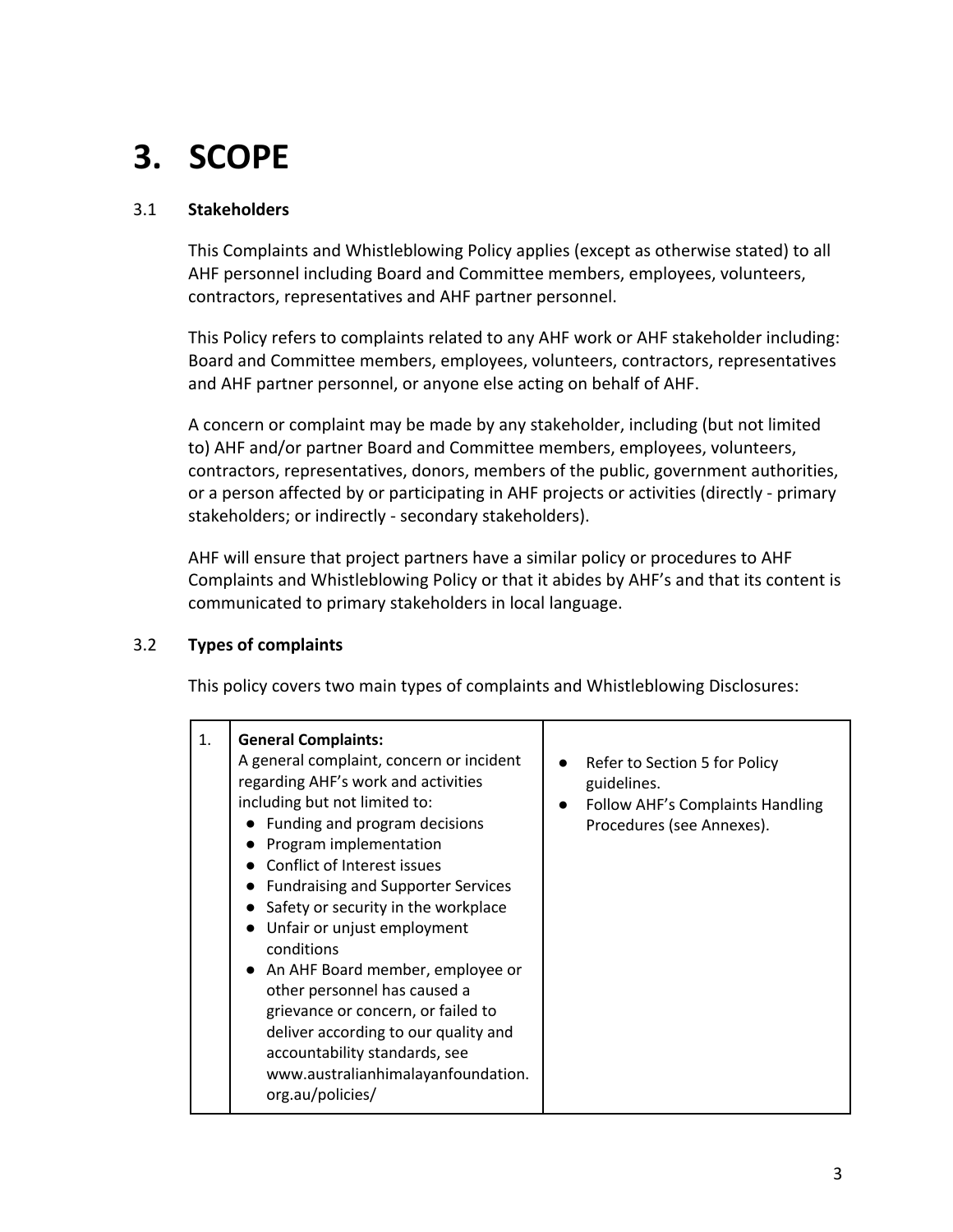| 2. | <b>Serious Complaints:</b><br>Concerns in relation to any suspected or<br>actual incident, concern or allegation<br>involving:<br>• child abuse & exploitation<br>• Sexual exploitation, abuse,<br>harassment or misconduct<br>• Bullying, harassment, discrimination<br>• Fraud, corruption, bribery<br>Terrorism<br>Undisclosed conflicts of interest<br>or any other criminal activity<br>Does not concern any matter or disclosure<br>which falls within the operation of section<br>6 of this policy (Whistleblowing<br>Disclosures).<br>All AHF stakeholders are required to<br>report Serious Complaints and Serious<br>Incidents to the AHF CEO (or Board Chair if<br>the incident involves the CEO).<br>Complaints made by persons who are<br>eligible Whistleblowers under section 6.2,<br>and which amount to Whistleblowing<br>Disclosures, are dealt with exclusively<br>within section 6 of this policy. | Contact AHF CEO (or AHF Board<br>Chair if the matter involves the CEO)<br>(see Annexes for contacts and<br>process).<br>See AHF Serious Incident Procedures<br>and Form (see Annexes).<br>[Internal: AHF CEO, Board Chair or Head of<br>Programs to complete Serious Incident<br>Form] |
|----|------------------------------------------------------------------------------------------------------------------------------------------------------------------------------------------------------------------------------------------------------------------------------------------------------------------------------------------------------------------------------------------------------------------------------------------------------------------------------------------------------------------------------------------------------------------------------------------------------------------------------------------------------------------------------------------------------------------------------------------------------------------------------------------------------------------------------------------------------------------------------------------------------------------------|----------------------------------------------------------------------------------------------------------------------------------------------------------------------------------------------------------------------------------------------------------------------------------------|
| 3. | <b>Whistleblowing Disclosures:</b><br>Disclosures which are protected under the<br>Corporations Act 2001 (Cth) and Taxation<br>Administration Act 1953 (Cth) are dealt<br>with exclusively within section 6 of this<br>policy, regardless of whether they may<br>also amount to a General Complaint or<br>Serious Complaint.                                                                                                                                                                                                                                                                                                                                                                                                                                                                                                                                                                                           | Refer to section 6.<br>See Annex D Whistleblowing<br>$\bullet$<br>Disclosure Procedure.                                                                                                                                                                                                |

### The following are not considered complaints and do not form part of this policy:

|  | • Enquiries about AHF's work or<br>requests for information | Email: info@ahf.org.au<br>Phone: (+612) 94381822 |
|--|-------------------------------------------------------------|--------------------------------------------------|
|  |                                                             | Online enquiry form (AHF website)                |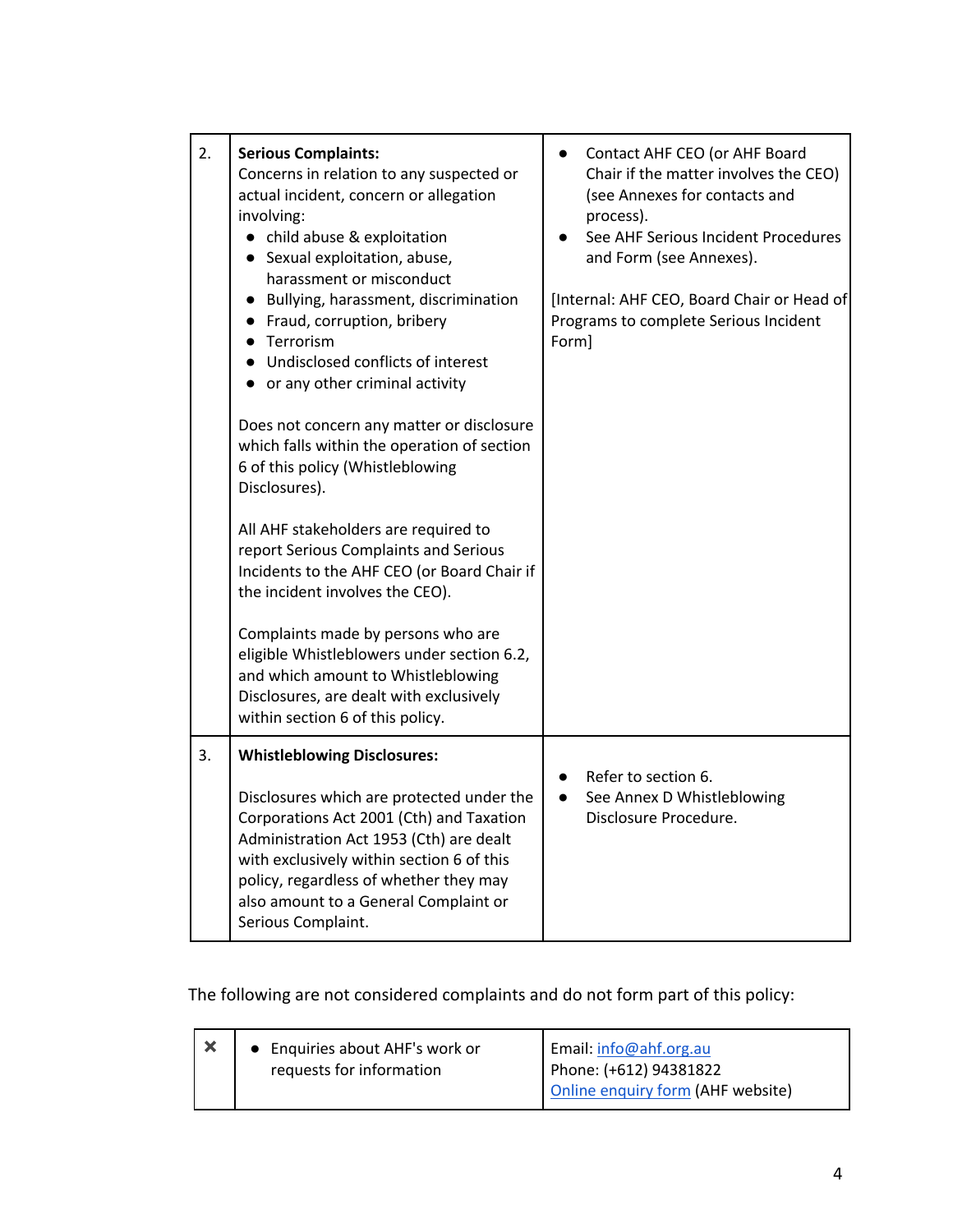|                       | AHF may receive minor concerns or<br>complaints that may be based on a<br>misconception or insufficient<br>information that can be readily<br>provided or corrected by a member<br>of staff. If the complainant is<br>satisfied with the response the<br>complaint may be considered an<br>enquiry<br>• Requests to unsubscribe or be<br>removed from our database |                                                                      |
|-----------------------|--------------------------------------------------------------------------------------------------------------------------------------------------------------------------------------------------------------------------------------------------------------------------------------------------------------------------------------------------------------------|----------------------------------------------------------------------|
| ×                     | Complaints against one or more<br>employees of a third party organisation<br>(e.g. not AHF or one of our partners)                                                                                                                                                                                                                                                 | Address to the management or<br>governing board of the organisation. |
| $\boldsymbol{\times}$ | Complaints relating to ongoing legal<br>proceedings                                                                                                                                                                                                                                                                                                                | AHF will not hear these complaints until<br>the case is resolved.    |

### **4. GUIDING PRINCIPLES**

The *Complaints and Whistleblowing Policy* is based on the principles of:

#### **Accountability**

● AHF will ensure all of our stakeholders can raise concerns, make complaints and report incidents to the organisation in a safe and confidential manner.

#### **Accessibility**

- AHF will provide a clear, public and easily accessible mechanism for raising concerns, receiving complaints and reporting incidents from any entity or person, irrespective of their gender, status, ability or background, and without prejudice to their future participation in AHF activities.
- AHF will ensure the complaints handling and reporting mechanisms are clearly communicated to Board and Committee members, employees, volunteers, contractors, representatives and AHF partner personnel.
- AHF will also ensure that project partners have communicated complaints and reporting mechanisms to primary stakeholders in languages and formats they understand.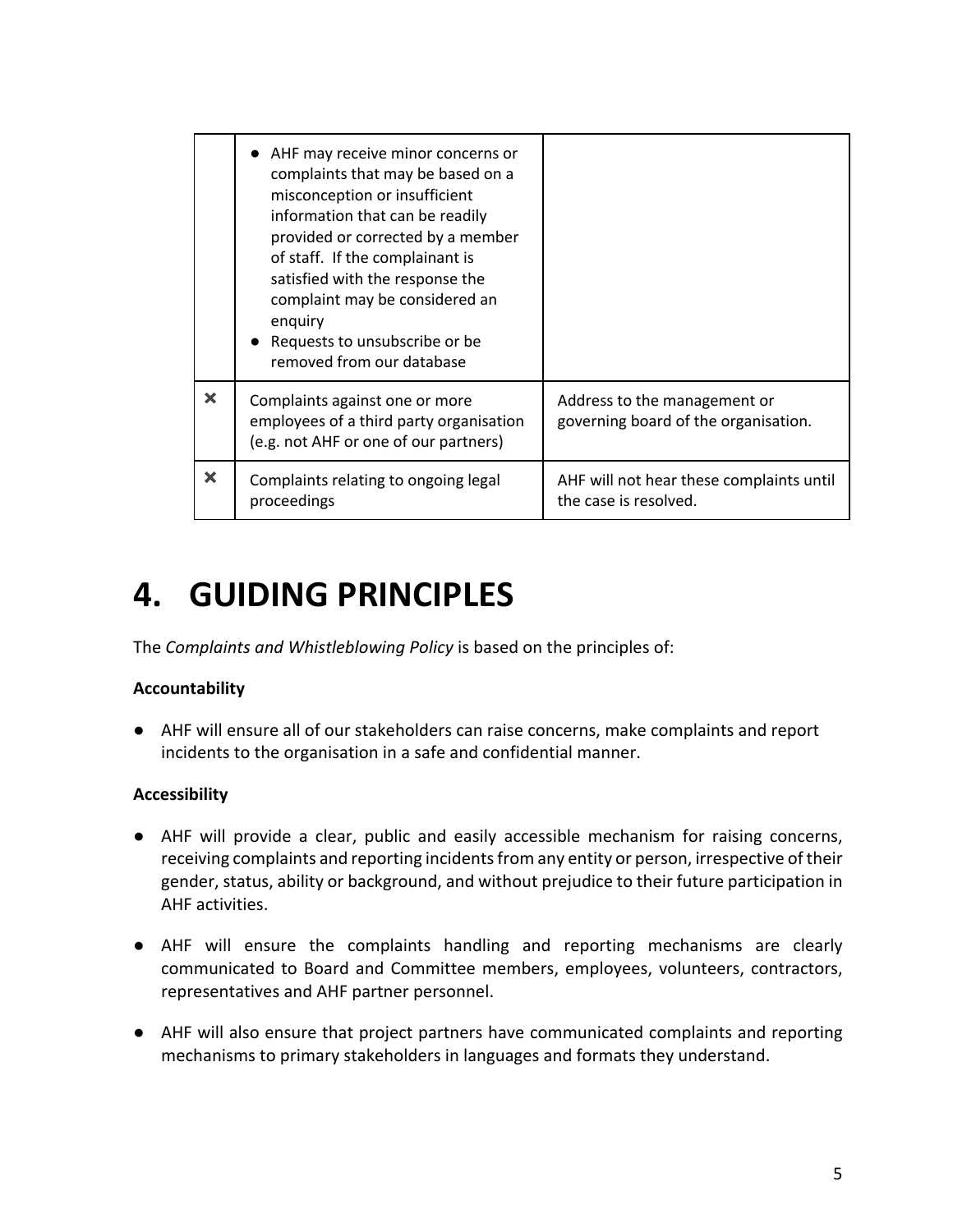- AHF will train in-country program partners to encourage, receive and respond to feedback, concerns, complaints and incidents.
- AHF will strive to consult with primary stakeholders so that their perspectives inform the design of community-based complaints mechanisms, particularly in relation to sexual exploitation, abuse and harassment.

#### **Confidentiality**

- Where legally required, AHF will not share a complainant's identity.
- In certain circumstances, and where it is legally permitted, AHF may need to share the identity of the complainant.
- AHF also accepts anonymous complaints.

#### **Fairness**

● AHF will treat all concerns, complaints and incidents raised seriously. AHF will ensure that all parties are treated fairly, and the principles of natural justice will be taken into account. Each complaint will be handled with integrity and without bias.

#### **Survivor-Centred**

- AHF will prioritise the rights, needs, wishes and empowerment of survivors of any form of sexual or non-sexual abuse, exploitation, harassment, bullying, discrimination or incident.
- AHF will investigate sensitively and confidentially with primary concern for the survivor, and ensure our response is sensitive to the wishes and protection of survivors.
- Where required AHF will assist victims / survivors to access support services including health, legal, financial or psychological services and address any immediate protection assistance and/or rehabilitation.

#### **Responsiveness**

- AHF will ensure that feedback, concerns, complaints and incidents are handled effectively, efficiently, objectively and in utmost confidentiality.
- AHF will promptly acknowledge receipt of a report within 5 days. AHF will respond to reports according to how urgent or serious they are. If somebody's safety or security is at risk, AHF will respond immediately and will escalate appropriately.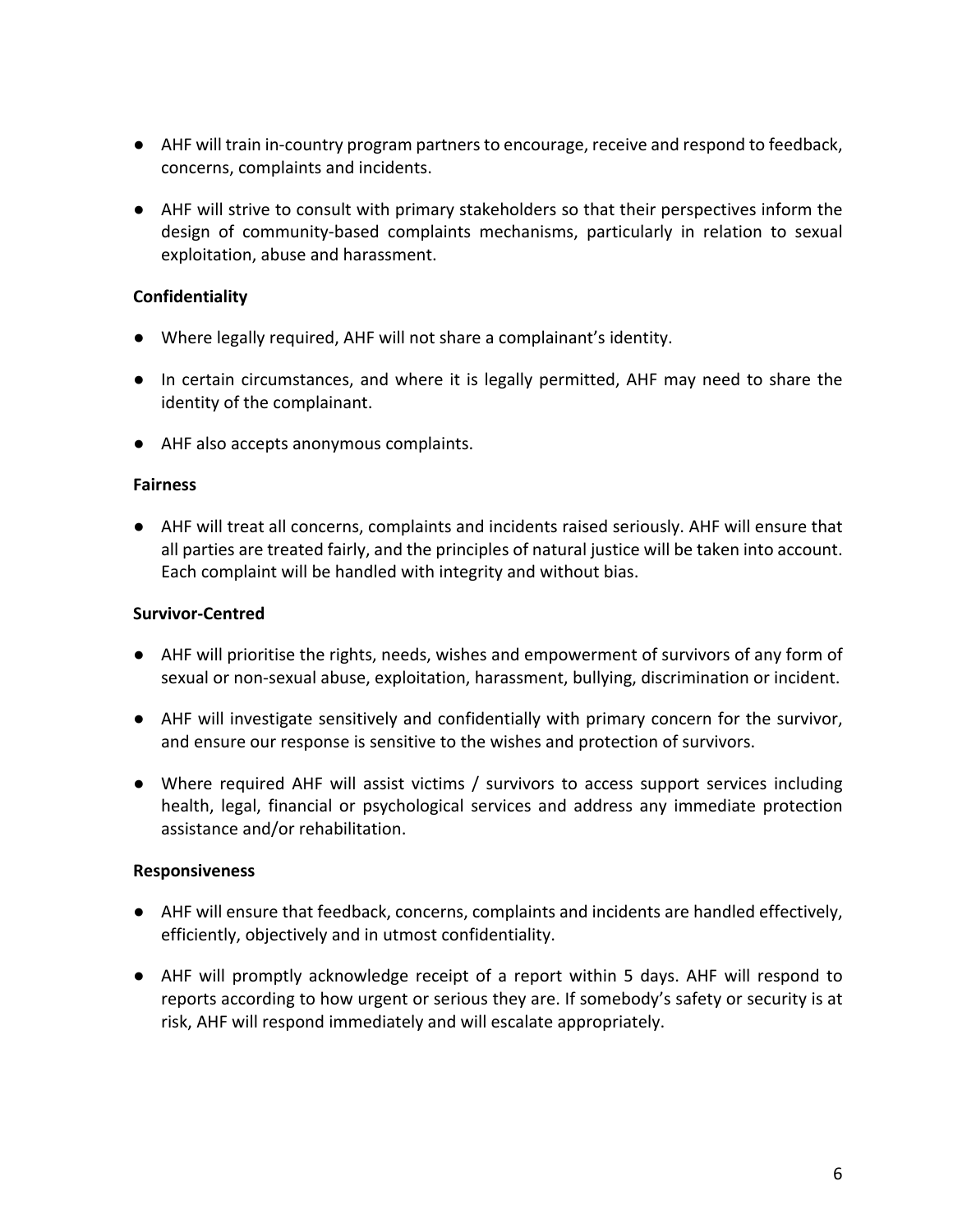### **5. GUIDELINES**

The procedures for lodging complaints and incidents, and AHF's handling and management processes are outlined in the Annexes to this Policy and in AHF Procedures Manual.

#### 5.1 **MAKING A COMPLAINT**

#### 5.1.1 **To AHF**

A complaint may be made to any AHF personnel including Board and Committee members, employees, volunteers, contractors and representatives. If it does not meet the complaint criteria covered by this policy (see section 3.2), it may be closed immediately by referring the complainant to the correct organisation or channel.

All complaints received by non-employees need to be referred to an AHF employee so it can be managed and logged following AHF complaints handling procedures. Any serious incident must immediately be escalated to the AHF CEO, or if the matter involves the CEO then to the AHF Board Chair.

AHF's preference is to receive feedback, concerns and complaints in writing or by email.

If the complaint is about employment or performance issues, the employee should first speak with their manager and refer to the AHF Employee Handbook. If the employee feels their complaint is not being heard, it is appropriate to escalate it in line with this policy.

See Annexes, the AHF website, and AHF complaints procedures for contact details to lodge a complaint.

#### 5.1.2 **To AHF partners**

Complaints can be made to AHF program partners. Program partners have an obligation under their contracts with AHF to have processes in place to receive and manage complaints, and are required to follow these.

If a partner, or any primary or secondary stakeholder has a complaint against AHF, they should, in the first instance, take this complaint to the AHF Head of Programs and/or AHF CEO. If the complaint is against the CEO, or if they are dissatisfied with the response to their complaint, they should contact the Chairperson of AHF Board'. Serious complaints (such as child abuse or sexual exploitation) must be reported to the AHF CEO immediately (or AHF the Board Chair if the matter involves the CEO).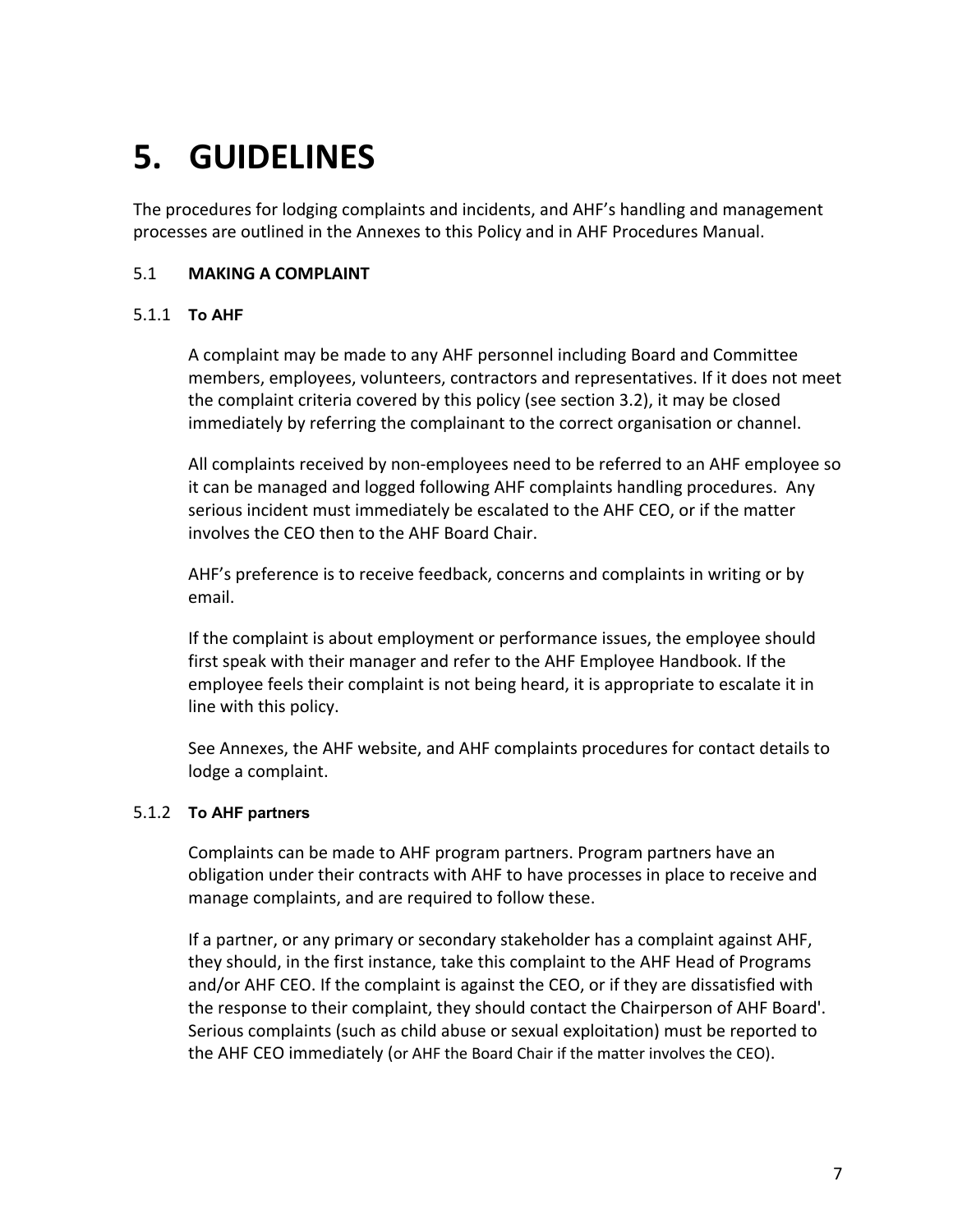AHF works with partners to ensure that they:

- Understand their obligations to receive and manage complaints
- Provide options for raising a concern, making a complaint or reporting an incident that are easy to use and accessible, including for primary stakeholders and children
- Make the process culturally appropriate and strive to consult with primary stakeholders so that their perspectives inform the complaints mechanisms
- Handle complaints in line with relevant organisational policies, procedures, contracts and the law
- Record and report where required to AHF.
- Provide support and/or referrals as required to survivors

Receiving feedback, concerns, complaints or reports of incidents from primary stakeholders is very important. It helps both AHF and our partners learn what additional steps need to be put in place to strengthen organisation, program and processes.

#### 5.1.3 **Whistleblowing Disclosures**

Whistleblowing Disclosures are dealt with exclusively within section 6 of this policy, regardless of whether they may also amount to a General Complaint or Serious Complaint.

#### 5.2 **RECEIVING A COMPLAINT**

- AHF will acknowledge receipt of the feedback, concern, complaint or incident (oral immediately, written within 5 days).
- To determine how the complaint is to be managed AHF will assess it to determine if it is a general complaint, or a serious complaint.
- In making an assessment, AHF will consider this policy, particularly section 3.2 and the definitions. AHF may also assess the matter in terms of: severity; sensitivities; health implications (including mental health) and safety; laws, regulations and contractual obligations; financial implications; complexity; the impact on the complainant; systematic implications; and potential timeframes, including the need for and possibility of immediate action.
- AHF may need to seek further information from the complainant to assist with assessment.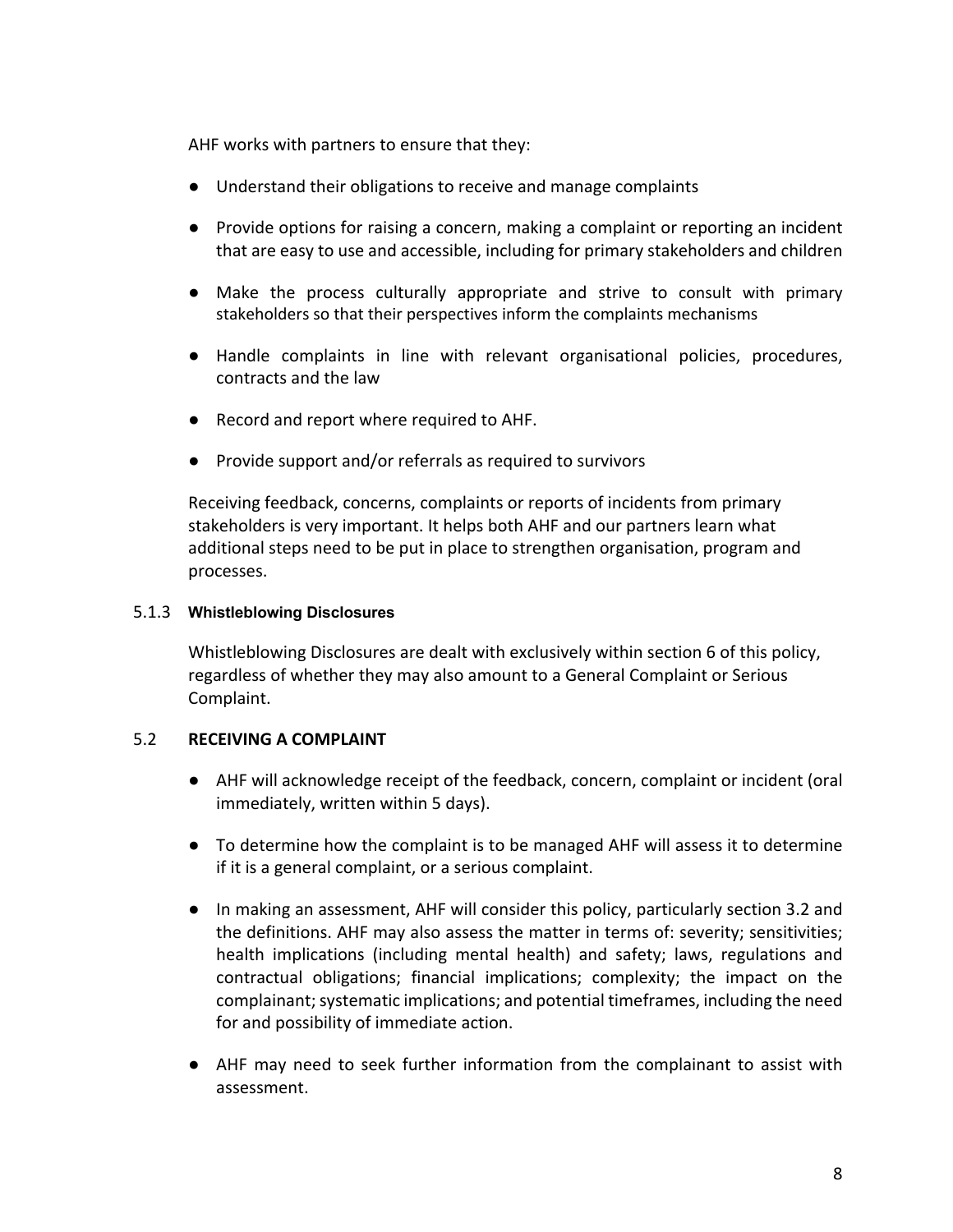#### 5.2.1 **Receiving a General complaint**

- General complaints will be managed by the most appropriate AHF employee relevant to the matter.
- The AHF employee will escalate the matter to their supervisor and/or AHF CEO if they are unsure of how to manage the matter or need any support.
- The complaint will be logged in the AHF complaints register.
- If the complaint is made verbally, AHF commits to recording this in writing. The complaint will be addressed in writing or orally in exceptional circumstances in remote rural locations.

#### 5.2.2 **Receiving a Serious Concern, Complaint or Incident**

- All serious complaints will be escalated to the AHF CEO immediately, or to the AHF Board Chair if the matter involves the CEO.
- All serious complaints will be recorded by AHF CEO (or Chair) on the AHF Serious Incident Form and follow the AHF Serious Incident Procedures.
- Any suspected, alleged or actual serious incident involving a project or activity funded by ANCP will immediately be reported to DFAT.
- If a child is making the complaint, AHF will refer to and follow the Child Safeguarding Policy.
- AHF will consider whether it is safe to report to law enforcement agencies, taking into consideration the wishes of the victims/survivors.

#### 5.3 **COMPLAINTS ABOUT PROGRAM PARTNERS**

If complaints relate to program partners and/or their personnel in the countries where we work, AHF will work with the partner to address the complaint in line with cultural, social, program and local contexts.

AHF will expect the partner to respond quickly and appropriately. AHF should assist, where possible, the partner organisation to ascertain its obligations under local law, including referral of the matter to the police or other statutory authorities for criminal investigation where appropriate.

Where initial enquiries indicate that further investigation is necessary and where appropriate, AHF should work with the partner to address the issue through an appropriate independent investigation.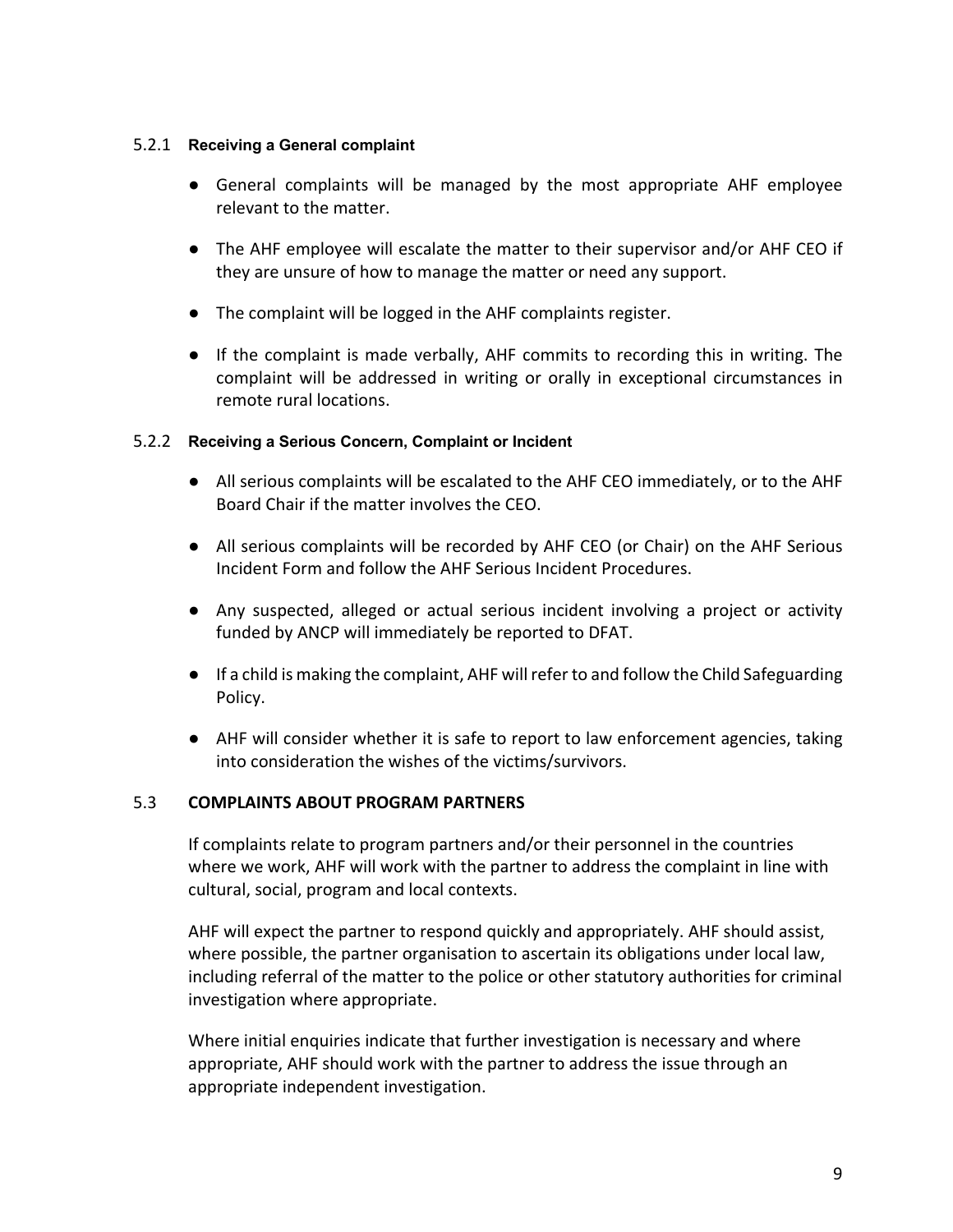If the investigation concludes that a serious incident has occurred, specific actions will be agreed between AHF and the partner. The partner will ensure the actions are implemented and provide AHF with the necessary confirmation and assurances.

Ongoing inquiries and investigation of the concern or allegation work with the partner cannot involve the individual(s) who are the subject of the allegation. This also must specifically exclude involvement in the inquiries of any individuals who may have a personal relationship with or conflict of interest, relating with the person who is the subject of the concern or allegation.

The following outcomes may be decided:

- Taking no further action;
- Further education on the relevant AHF policy;
- Formal warning and monitoring to employee/volunteer;
- Transfer to alternative duties of employee/volunteer;
- Dismissal/end of contract/end of volunteer engagement.
- Suspension of agreement with partner pending implementation of specific actions;
- End of agreement with partner.

#### 5.4 **PROTECTING AND COMMUNICATING WITH SURVIVORS AND COMPLAINANTS**

- AHF commits to provide any necessary assistance to victims and survivors, not limited to: medical, counselling, social, legal and financial assistance, or referrals to such services.
- AHF will also take reasonable steps to ensure victims, survivors and complainants are safe and not exposed to further harm.
- Depending on the location and technical connectivity support offered may include external counselling services through AHF'S ACCESS Employee Assistance Program

#### 5.5 **SUPPORTING AND COMMUNICATING WITH RESPONDENTS**

In ensuring investigations are impartial and fair for all involved, respondents will be told what the complaint is about (the subject matter) to enable them to respond appropriately. Where relevant, a respondent will have the opportunity to provide additional information and name other sources who may verify their account.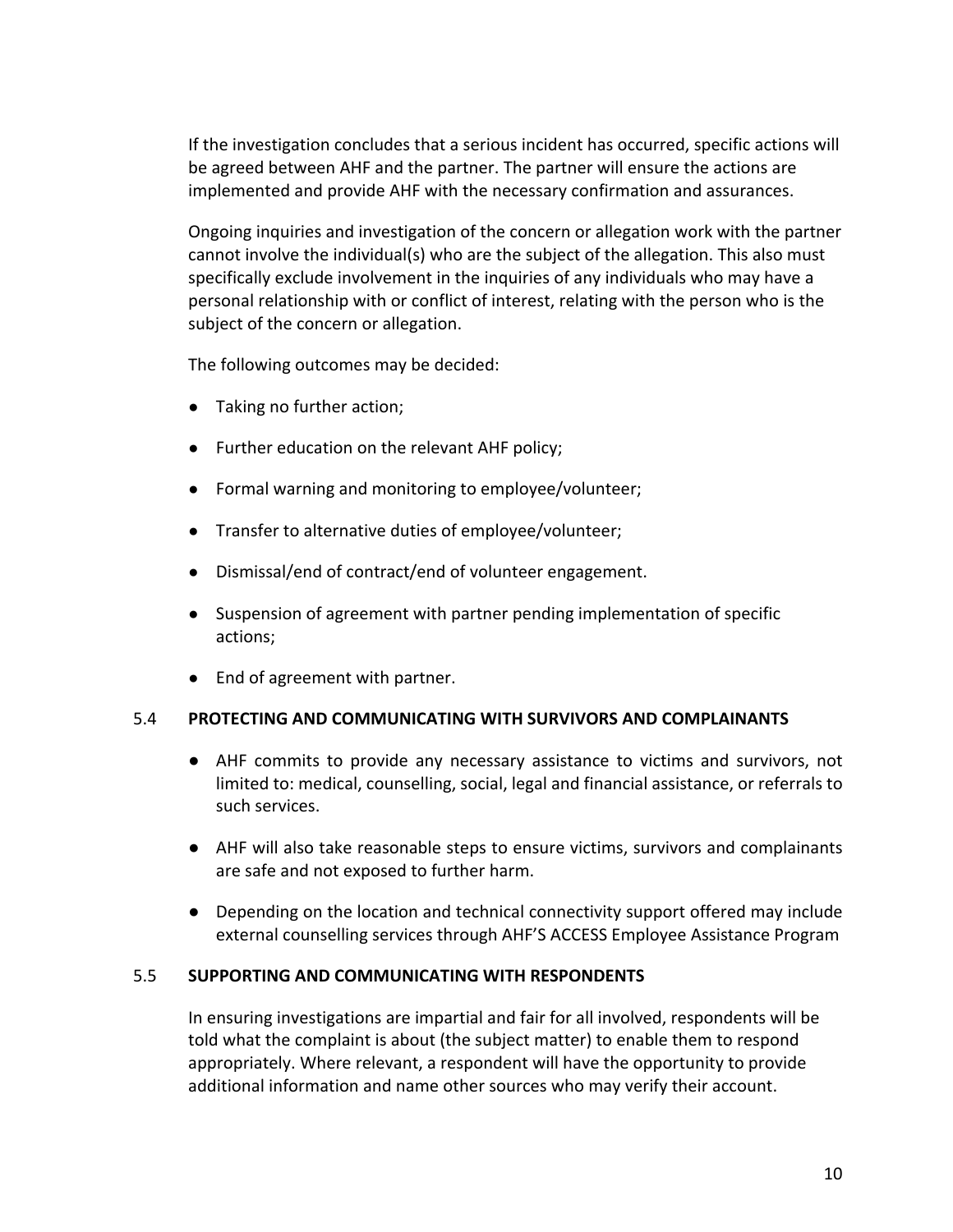Respondents will be provided with support throughout the process and may also access external counselling services through AHF'S ACCESS Employee Assistance Program.

#### 5.6 **INVESTIGATION PROCESS**

AHF will make every reasonable effort to investigate all relevant circumstances and information relevant to the complaint. The level of investigation will match the seriousness and frequency of the complaint. Possible steps may include:

- Conducting additional interviews with the person/s who made the allegations, other witnesses to gather more information;
- Conduct interview/s with the alleged offender/ respondent;
- Gather other relevant evidence when possible;

If deemed appropriate, suspend the person whom the allegations have been made against from duties with pay during the investigation.

Serious concerns, complaints and incidents may be referred by the CEO to the AHF Board for consideration and decision. The AHF Board will be kept informed about the progress of the investigation and its outcomes.

Investigative assistance may be sought from internal or external experts as required.

#### 5.7 **TIMEFRAMES**

AHF commits to acknowledging written complaints within five working days, and oral complaints immediately. It further aims to resolve complaints within 30 working days. If the complaint is not resolved by then it will inform the complainant of the progress and keep them regularly updated regarding the progress of their complaint.

#### 5.8 **OUTCOMES OF COMPLAINTS**

We will inform complainants and respondents of the outcome (subject to legal and regulatory requirements or guidance including the ACFID Code of Conduct) as soon as possible.

The complainant will also be asked whether they are satisfied with the decision. If they are not satisfied, a review of the process and decision will be undertaken.

In some cases AHF will advise that the complaint be referred to the Code Committee of ACFID. The Foundation will provide all necessary information for referral to the Code Committee and offer to assist in referral.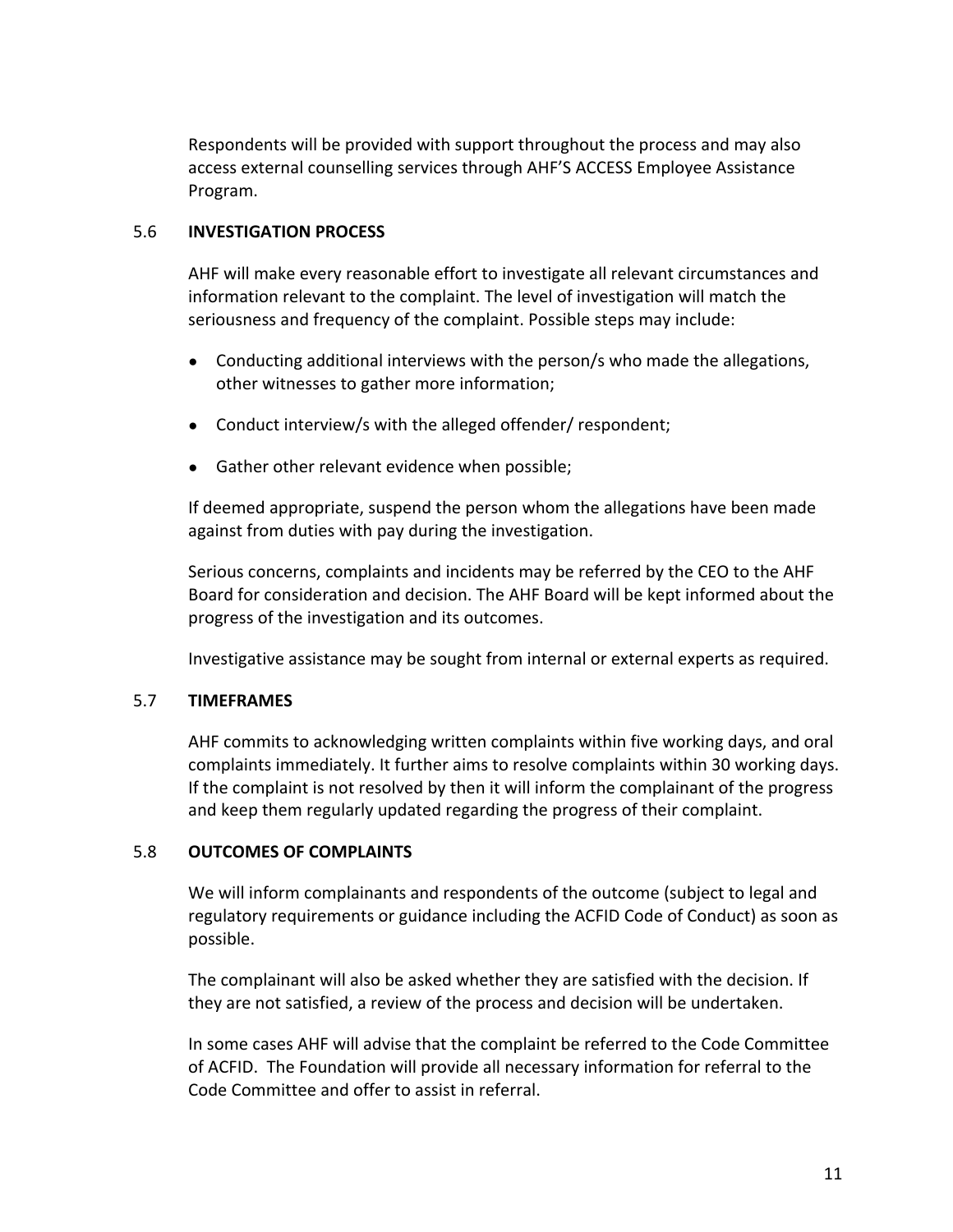AHF will take all required remedial action, be prepared to change the way in which it operates, and commit to further training of staff and personnel if necessary. Where needed, employees or volunteers will be counselled or disciplined. Where appropriate AHF will consult and take advice from ACFID and/or relevant regulatory/enforcement authorities.

#### 5.9 **APPEALING OUTCOMES**

AHF wants to make sure all complaints are satisfactorily resolved. If, after having the opportunity for feedback, a complainant, survivor or respondent does not feel satisfied with the outcome, they can advise AHF.

Complainants may escalate their complaint to the AHF Chair to appeal the outcome. Complainants may also take their complaint to the ACFID complaints body outlined in section 8 below.

We encourage complainants, survivors and respondents to ask for clarification or feedback during the process.

#### 5.10 **SAFETY FROM REPRISAL OR DISADVANTAGE**

Any allegation that a person has engaged in a reprisal contrary to the requirements of these guidelines will be investigated and the matter treated seriously. If proven to have occurred, it will expose the wrongdoer to the risk of a disciplinary response including any termination of employment/engagement.

Allegations of reprisal or other forms of bullying or discrimination arising from a complaint should be immediately escalated to the CEO AHF, or where it involves the CEO to the AHF Board Chair.

#### 5.11 **FALSE COMPLAINT**

If a complainant (AHF personnel) is found to have made a false allegation maliciously or vexatiously, the complainant may be exposed to a disciplinary response including termination of employment/engagement.

#### 5.12 **RECORD KEEPING**

All complaints and incidents will be logged in a complaints register. A record of the complaint will include the date of receipt, a description of the complaint, supporting and related documentation, and details of the response. At the request of the complainant or survivor the complaints will be de-identified, including within the complaints register.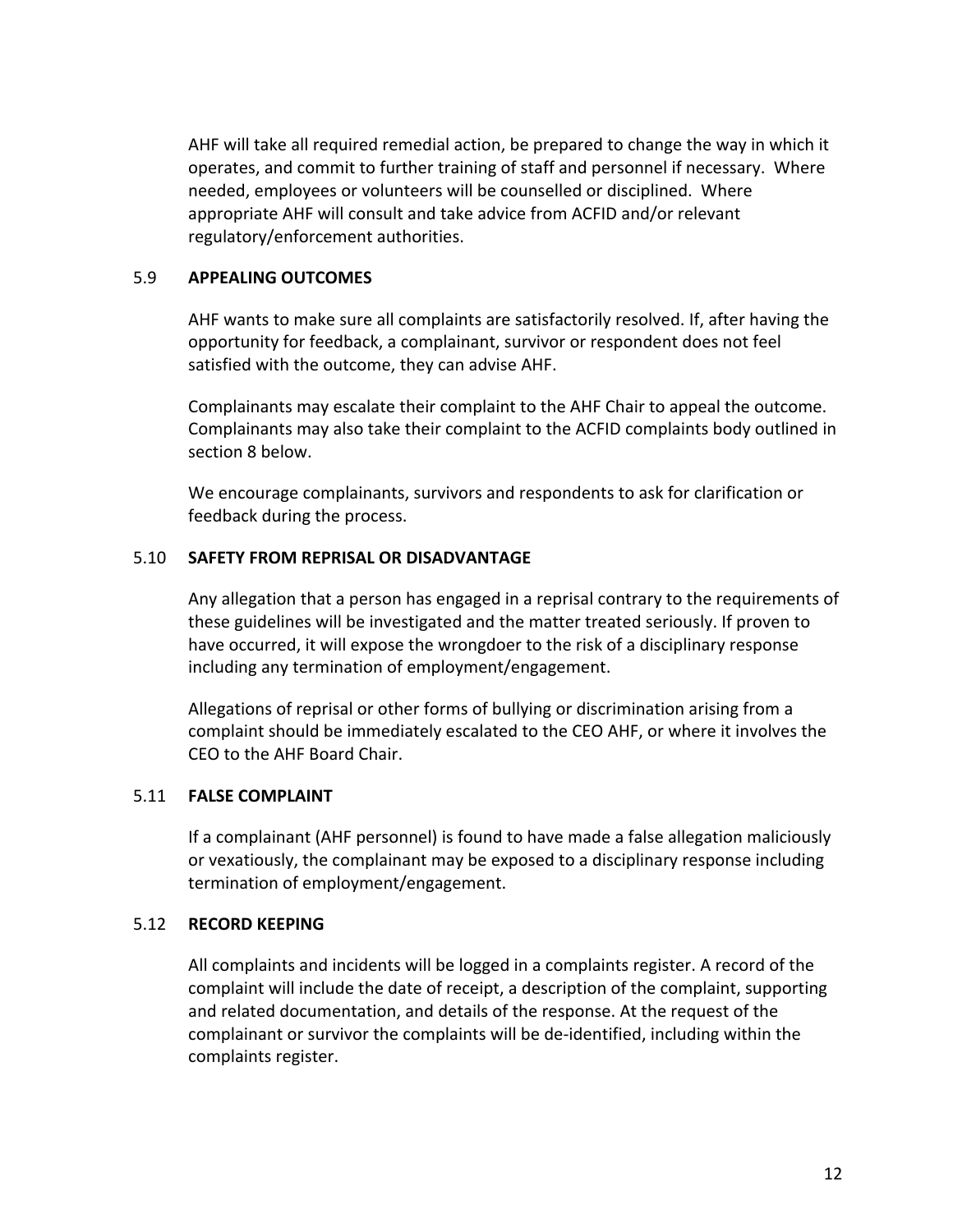#### 5.13 **CONTINUOUS IMPROVEMENT IN COMPLAINT HANDLING**

In order to learn from complaints AHF will ensure that all relevant personnel are informed of the outcomes of complaints and the implications for the delivery of programs or other activities, whilst respecting survivor/respondent/complainant confidentiality as required.

AHF will monitor the effectiveness of its complaints handling on a regular basis and make amendments as appropriate.

#### 5.14 **AHF CONTACT PERSON**

AHF will ensure this policy is publicly available on its website, and ensure complaint procedures are easily accessible and usable for all types of stakeholders. Including, but not limited to:

- Contact details for key roles, phone numbers, email address
- Online form
- Postal address

See Annexes for procedures and contact details.

### **6. WHISTLEBLOWING DISCLOSURES**

#### 6.1 **Policy overview**

AHF is committed to conducting its business with honesty and integrity and in accordance with its values.

This section 6 is intended to encourage our staff and others who work with us to disclose Improper Conduct that they become aware of. Your disclosure can be made anonymously and your identity will be kept confidential (except in certain limited circumstances). We are committed to ensuring that anyone who reports such conduct is not victimised as a result.

In Australia, the *Corporations Act 2001* (Cth) (**Corporations Act**) and *Taxation Administration Act 1953* (Cth) (**Taxation Act**) (together, **Whistleblower Protection Laws**) protect whistleblowers from detrimental treatment. These protections are available under this section 6 and at law, provided:

- you have a connection with AHF, as set out at section 6.2;
- you have reasonable grounds for your concern;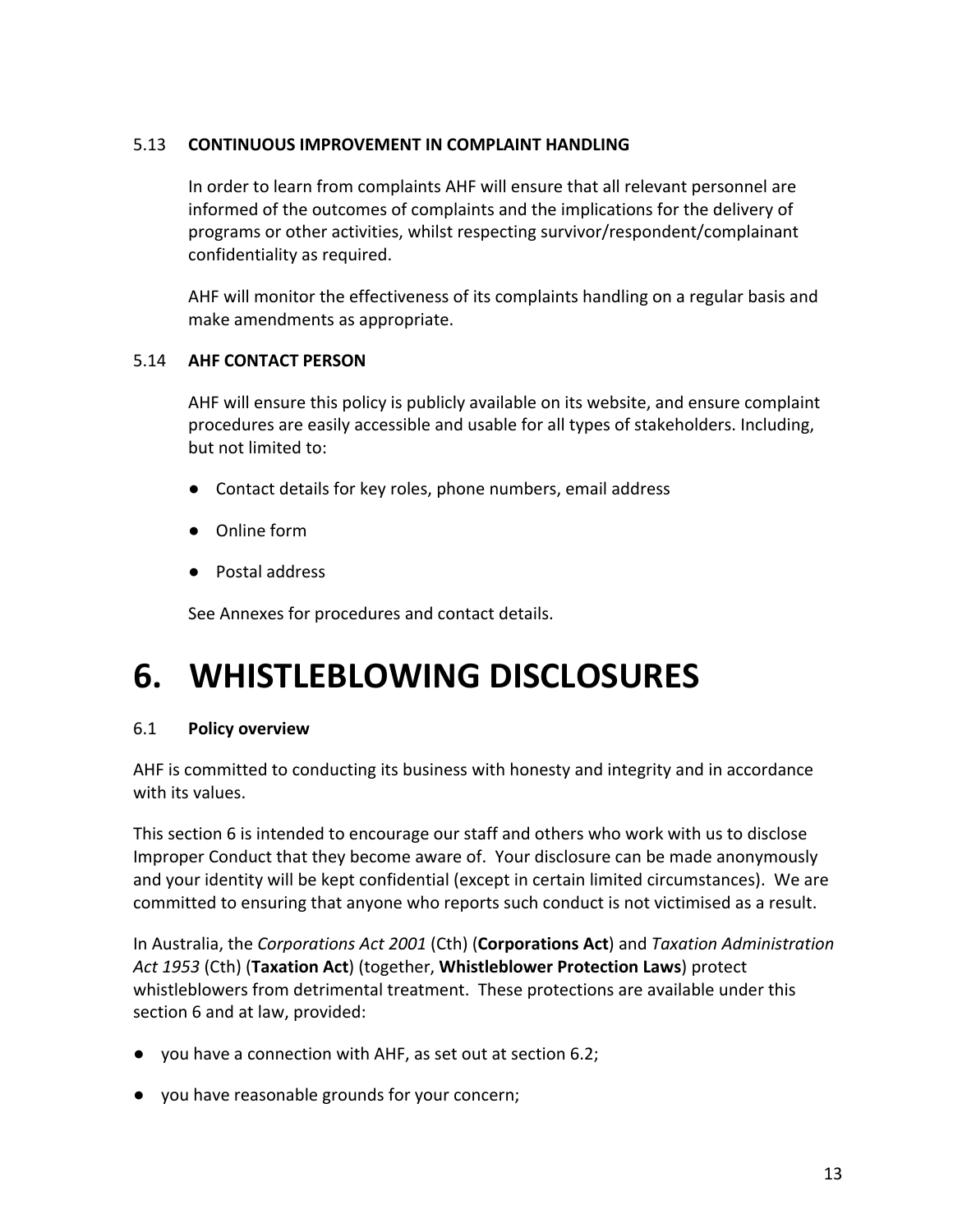- your concern relates to the types of matters set out at section 6.3 as Improper Conduct; and
- you raise your concern directly with one of the recipients set out at section 6.4.

Disclosures which are protected under the Whistleblower Protection Laws are dealt with exclusively by this section 6, regardless of whether they may also amount to a General Complaint or Serious Complaint under this policy.

Provided you have reasonable grounds for suspecting Improper Conduct (and meet the other requirements above), the whistleblower protections apply even if your disclosure turns out to be incorrect.

This policy summarises the legal requirements of the Whistleblower Protection Laws and is to be read subject to those requirements.

This policy applies to disclosures of Improper Conduct made in accordance with the policy irrespective of when the Improper Conduct is said to have occurred.

#### 6.2 **Who can make a disclosure under this policy?**

A broad range of people may make a disclosure under this section 6, including any of the following:

- 6.2.1 current and former officers, employees and associates; $1$
- 6.2.2 current and former contractors, suppliers and agents, and their current and former employees (and their relatives); and
- 6.2.3 family members or spouses of any of the above individuals.

#### 6.3 **What is Improper Conduct?**

You can make a disclosure if you have reasonable grounds to suspect that the information concerns the following Improper Conduct:

- 6.3.1 *misconduct in the provision of* AHF*'s services* this may include fraud, negligence, default, breach of trust, breach of duty, deliberate or negligent breaches of laws;
- 6.3.2 *improper state of affairs or circumstances in the provision of* AHF*'s services* this may include unethical conduct; conduct which may cause financial loss to us or be

<sup>1</sup> An associate means an individual who is an associate of AHF within the meaning of the *Corporations Act 2001* (Cth) (**Corporations Act**), and in this context means directors and company secretaries of any related body corporate of AHF.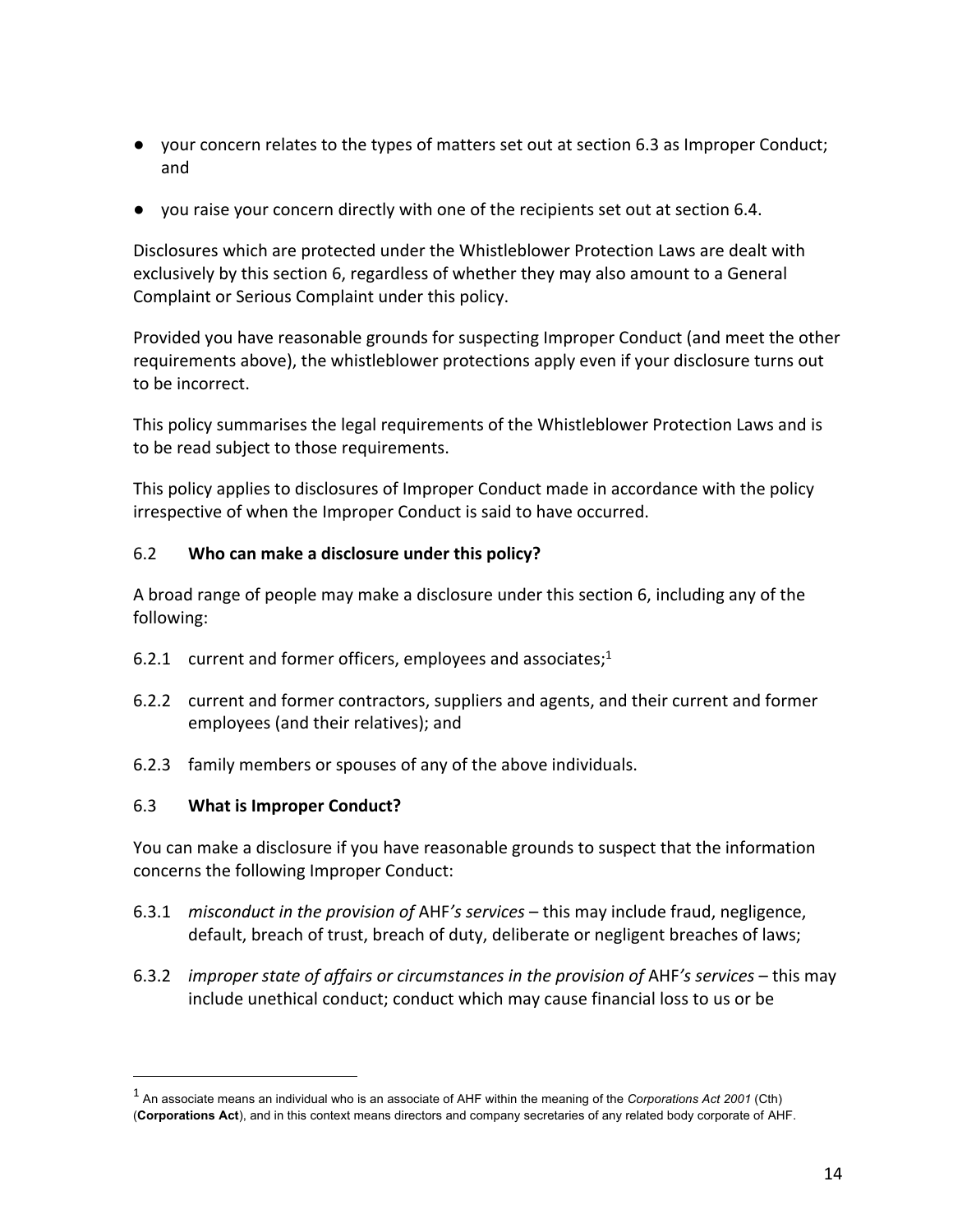detrimental to our services; systemic or serious breaches of AHF's policies, including breaches of AHF's Code of Business Ethics, Anti-bribery and Corruption Policy, etc;

- 6.3.3 *conduct by* AHF*, or our officers or employees that breaches any relevant laws or regulations*;
- 6.3.4 conduct by AHF, or our officers or employees, that represents a danger to the public or the financial system;
- 6.3.5 misconduct or an improper state of affairs or circumstances, in relation to our tax affairs;
- 6.3.6 breach of conduct that is prescribed by regulations; and
- 6.3.7 any attempt to delay or conceal reporting any of the above conduct.

A personal work-related grievance can be reported under this section 6 if it relates to a systemic issue or it involves victimisation in breach of this section 6. Otherwise, in most instances, personal work-related grievances should be progressed under this policy as either a General Complaint or Serious Complaint.

Personal work-related grievances comprise interpersonal conflict between the discloser and another person, a decision relating to engagement, transfer or promotion of the discloser, a decision relating to the terms of engagement of the discloser, or a decision relating to suspension, termination or discipline of the discloser.

#### 6.4 **How can a report be made?**

To receive protection, your disclosure must be made to one of the following:

- 6.4.1 Internally: Directly to an eligible recipient within AHF, as follows:
- (1) Chief Executive Officer (CEO) or the AHF Board Chair;
- (2) officers this includes directors and the company secretary;
- (3) senior managers this includes a person (other than a director or company secretary) who makes, or participates in making, decisions that affect the whole, or a substantial part, of AHF's business; or has the capacity to affect significantly AHF's financial standing;
- (4) auditors;
- (5) Chair of the Finance and Governance Advisory Committee; or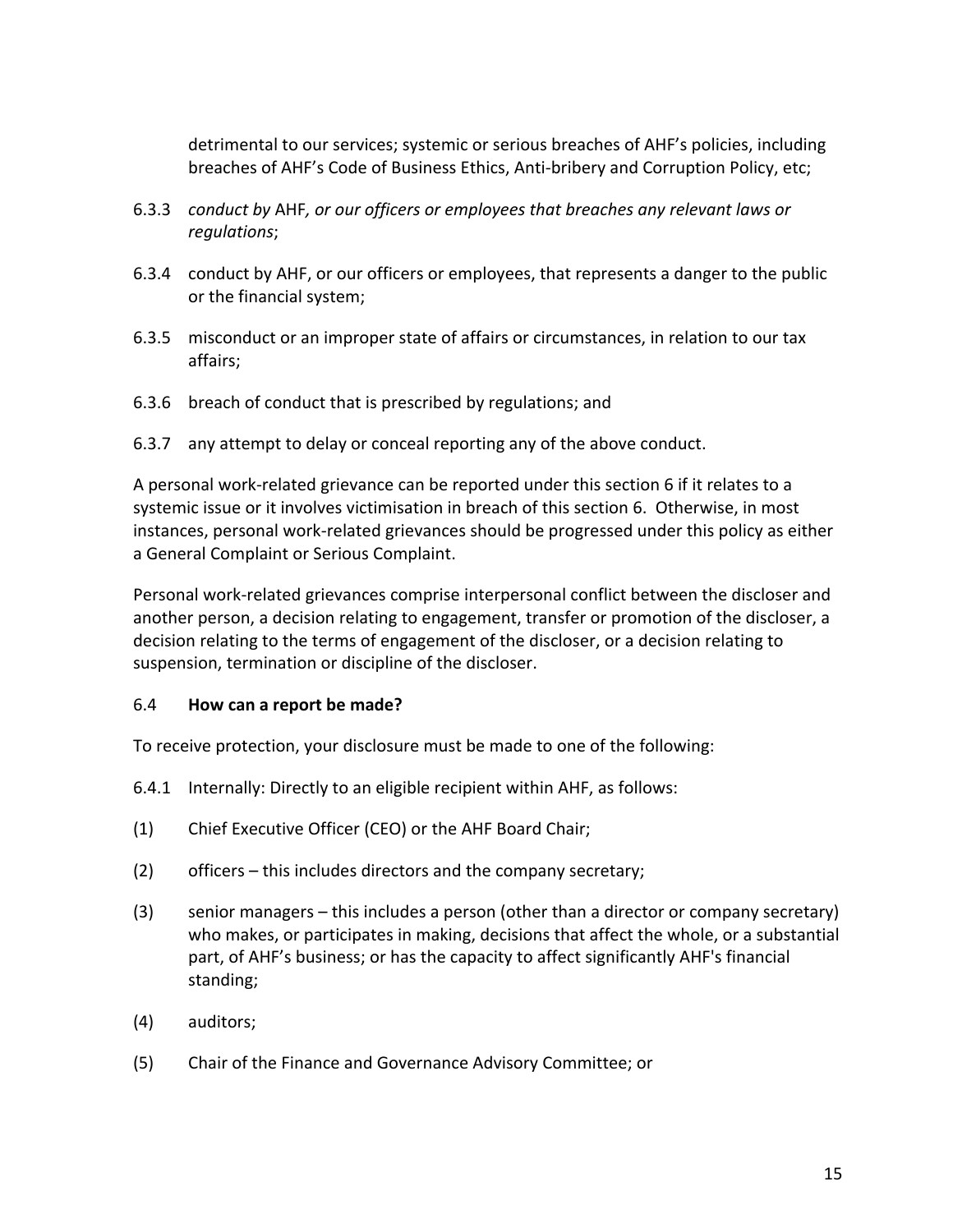- (6) in relation to tax matters in addition to any of the above, a senior member of AHF's finance team (Finance Manager or CFO) and a registered tax agent of AHF.
- 6.4.2 Externally:
- (1) ASIC;
- (2) APRA; or
- (3) Australian Taxation Office, if the disclosure relates to AHF's tax affairs.

The Corporations Act also enables you to make a public interest disclosure or an emergency disclosure to a journalist or a member of parliament in certain limited circumstances, and subject to following strict statutory requirements. We recommend you contact our internal eligible recipients and seek independent legal advice before making an external report.

A disclosure to a legal practitioner to obtain legal advice or representation about the operation of the whistleblower laws is protected.

#### 6.5 **Can I make an anonymous disclosure?**

Disclosures can be made anonymously. However to enable us to properly investigate and respond to disclosures, we encourage disclosers to provide their name when making a disclosure.

#### 6.6 **Will my identity be kept confidential?**

Your identity (or information likely to lead to you being identified) will be kept confidential, except where:

- 6.6.1 you consent to this information being disclosed;
- 6.6.2 we need to disclose information (other than your identity) that is reasonably necessary for the purposes of investigating the disclosure – we will take reasonable steps to reduce the risk of you being identified;
- 6.6.3 we need to obtain confidential legal advice or representation; or
- 6.6.4 we need to disclose the information to prevent a serious and imminent threat to life, health or property.

We will keep files and records relating to disclosures confidential and store them securely.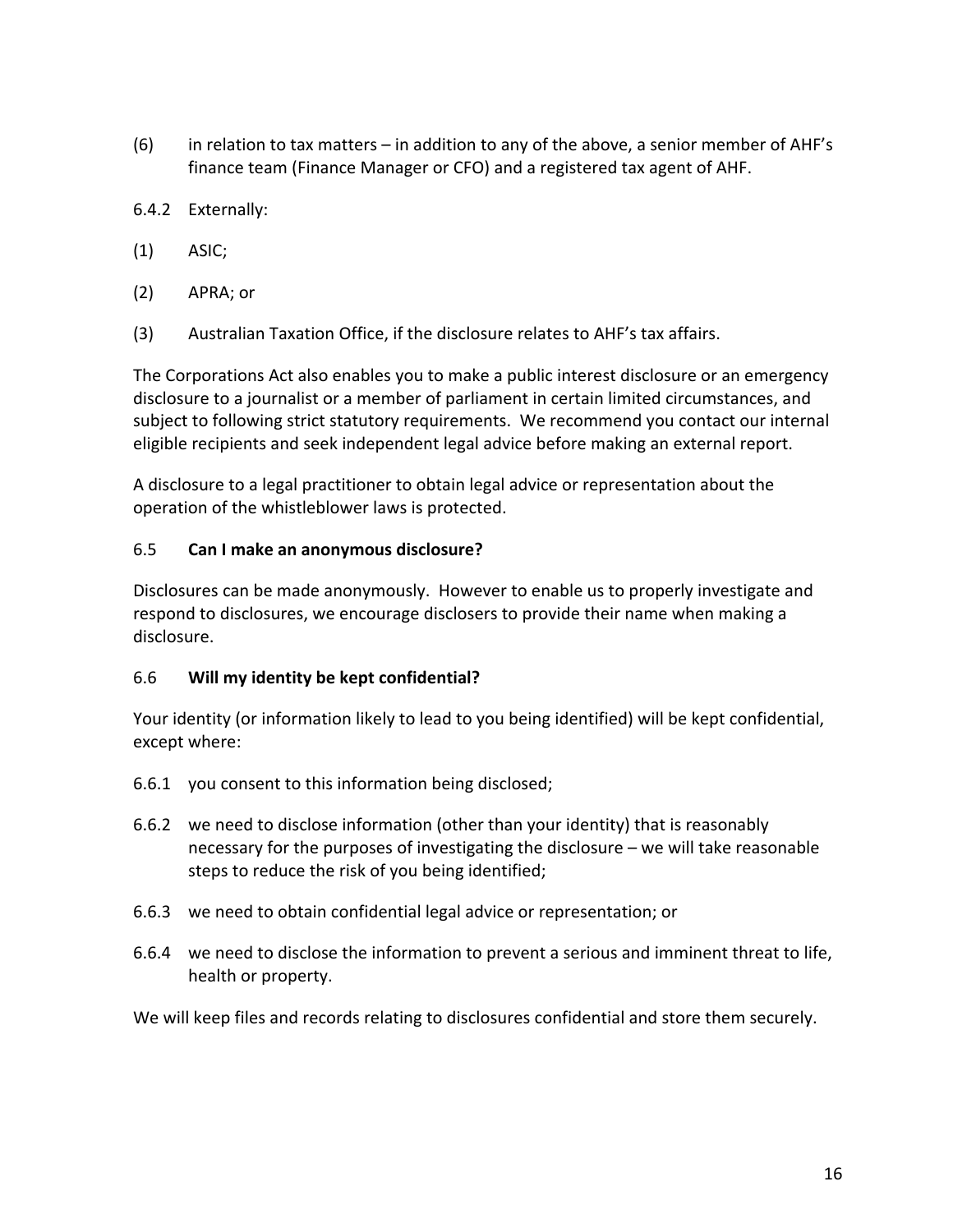#### 6.7 **How will we investigate disclosures**

The way we will investigate a disclosure of Improper Conduct will depend on who raises the concern, the seriousness and nature of the conduct disclosed, and who receives the disclosure. The objective of an investigation is to determine whether there is evidence which substantiates the concern raised in the disclosure.

If the disclosure is appropriately dealt with under this policy, we will endeavour to:

- 6.7.1 investigate the disclosure within a reasonable period of time;
- 6.7.2 ensure that any investigation is confidential, fair and objective;
- 6.7.3 conduct a risk assessment on the likelihood of any negative treatment occurring to the discloser and to any employees mentioned in the disclosure;
- 6.7.4 avoid conflicts of interest in carrying out any investigation; and
- 6.7.5 keep information relating to disclosures (including the identity of the discloser) confidential, except as required by law and permitted under this policy.

The steps we take to respond to a disclosure may include:

- 6.7.6 determining whether the disclosure should be dealt with under this section 6, another section within this policy, or another policy (for example, in most instances, personal work-related grievances should be progressed under this policy as either a General Complaint or Serious Complaint);
- 6.7.7 determining the appropriate people to investigate the matter, which could include external investigators;
- 6.7.8 speaking to witnesses, reviewing other records, analysing the information and, if possible, speaking with the individual who has made a disclosure; and
- 6.7.9 deciding whether the disclosure is substantiated or not.

The outcome of an investigation will be reported on a confidential basis to the AHF CEO. If the disclosure relates to the AHF CEO, the outcome of the investigation will be reported on a confidential basis to the AHF Board Chair. If the disclosure relates to both the AHF CEO and AHF Board Chair, the outcome of the investigation will be reported on a confidential basis to another Director of AHF. Also, where possible, the person who has made the disclosure may be informed that the matter has been investigated and concluded. If the investigation substantiates the disclosure, AHF is committed to addressing any wrongdoing, to the extent practicable in the circumstances.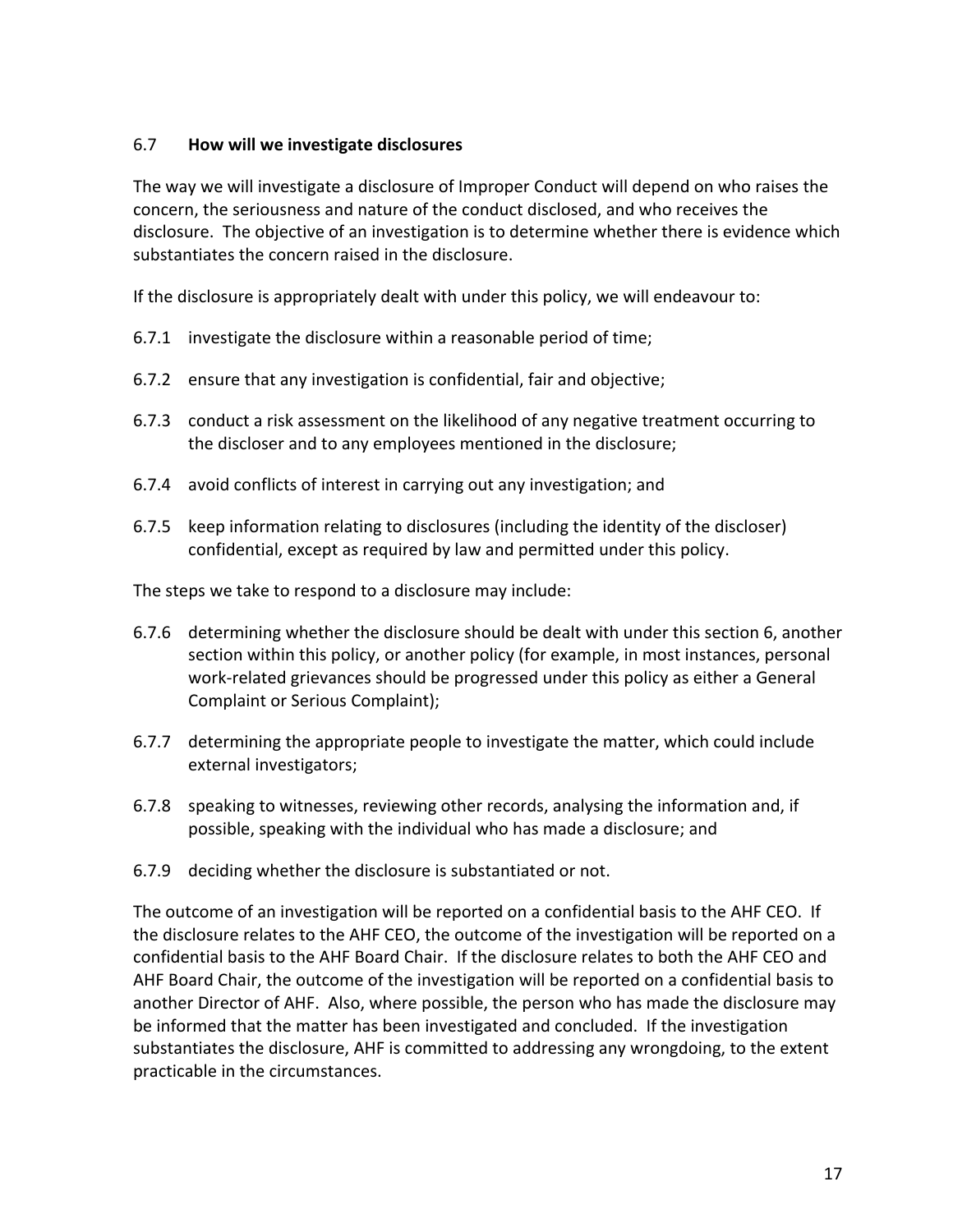#### 6.8 **How do we ensure fair treatment of employees mentioned in a disclosure?**

In addition to investigating disclosures in a confidential, fair and objective manner, we will endeavour to:

- 6.8.1 maintain the privacy of employees mentioned in a disclosure or to whom a disclosure relates; and
- 6.8.2 provide employees mentioned in a disclosure or to whom a disclosure relates, the opportunity to respond (where appropriate and subject to our requirements to maintain confidentiality).

#### 6.9 **What are the protections available to whistleblowers?**

We will not engage in victimisation of whistleblowers. We will endeavour to ensure that our employees and contractors do not engage in victimisation of persons who are, or may be, whistleblowers.

If you consider that you have been victimised or subjected to detrimental treatment because you have made, or in the belief that you have made, or may make, a disclosure, you should immediately report this to a recipient in section 6.4 of this policy. You can also report victimising conduct under this section 6.

Detrimental treatment includes a wide range of negative conduct such as dismissal, demotion, altering an employee's position or duties to their disadvantage, harming or injuring a person, including causing psychological harm damaging a person's property, reputation, business or financial position or causing any other damage to a person. However it does not include reasonable management action to protect a person from detriment (for example reallocating duties or reporting lines) or to manage unsatisfactory performance of a person who is or may be a discloser.

If your complaint is not anonymous, we may also explore options such as taking leave or relocation while the disclosure is investigated.

If your disclosure is a protected disclosure as defined under the Whistleblower Protection Laws, these laws provide that:

- you cannot be subject to any civil, criminal or administrative liability, for making a protected disclosure;
- no contractual or other remedy may be enforced and no contractual or other right may be exercised against you on the basis of the protected disclosure;
- however you may be subject to civil, criminal or administrative liability for conduct that is revealed by the protected disclosure; and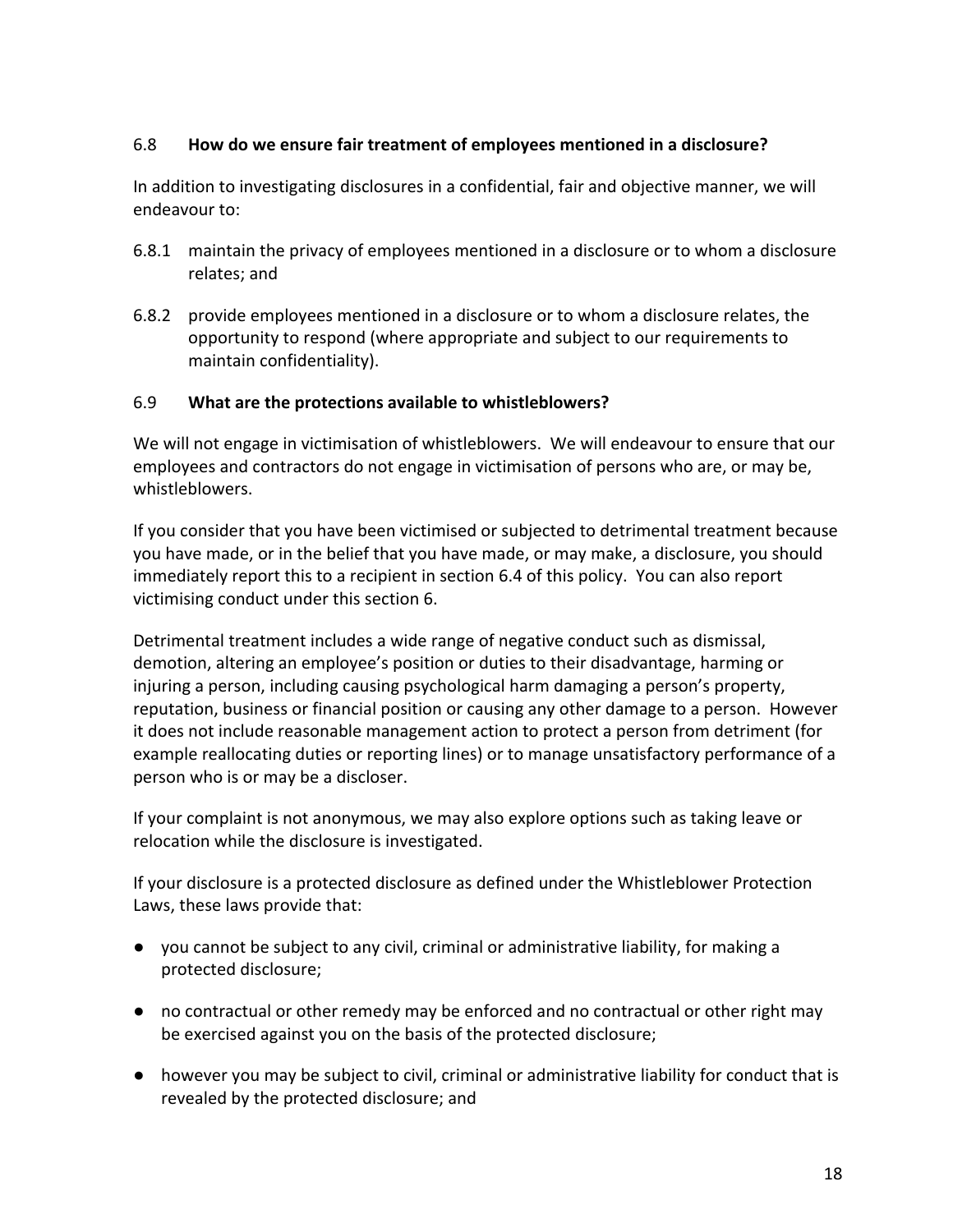● if the protected disclosure is to an external party as permitted under the Corporations Act, the information is not admissible in evidence against you in criminal proceedings, or in proceedings for the imposition of a penalty, except for proceedings in respect of providing false information.

If you have been victimised for making a protected disclosure under the Whistleblower Protection Laws or in the belief that you have, or may make such a disclosure, possible remedies available under the Whistleblower Protection Laws include reinstatement, compensation, an order prohibiting the victimisation or an apology. The victimiser can be ordered to pay substantial monetary fines or imprisoned. Protections for AHF's employees may also exist under the *Fair Work Act 2009* (Cth). These are enforceable as a matter of statute and do not form part of this policy.

If you have made, or are considering making a report, you can seek independent legal advice.

#### 6.10 **What are the consequences of contravention of whistleblower protections?**

Civil and criminal penalties may apply to AHF and any staff members who contravene the Whistleblowing Protection Laws.

#### **WE WILL NOT TOLERATE VICTIMISATION.**

Any staff engaging in detrimental conduct will be subject to disciplinary action, including termination of their employment or engagement.

You may be liable to disciplinary or other form of appropriate corrective action if we conclude that you have made a disclosure maliciously and without having reasonable grounds to do so. The protections under the Whistleblower Protection Laws are not available if a disclosure is made without reasonable grounds and is deliberately false.

#### 6.11 **How will this policy BE made available?**

This policy will be made available in accordance with section 5.14 of this policy.

Training on this section 6 will be imparted regularly.

If you have any queries about this section 6, please contact the AHF CEO, the AHF Board Chair or another Director of AHF.

### **7. ROLES AND RESPONSIBILITIES**

Every AHF stakeholder has a role to play in building a workplace that is safe for any person or entity to raise feedback, a concern or a complaint, or to report an incident. This Complaints and Whistleblowing Policy is available on the AHF website, as well as mechanisms and contact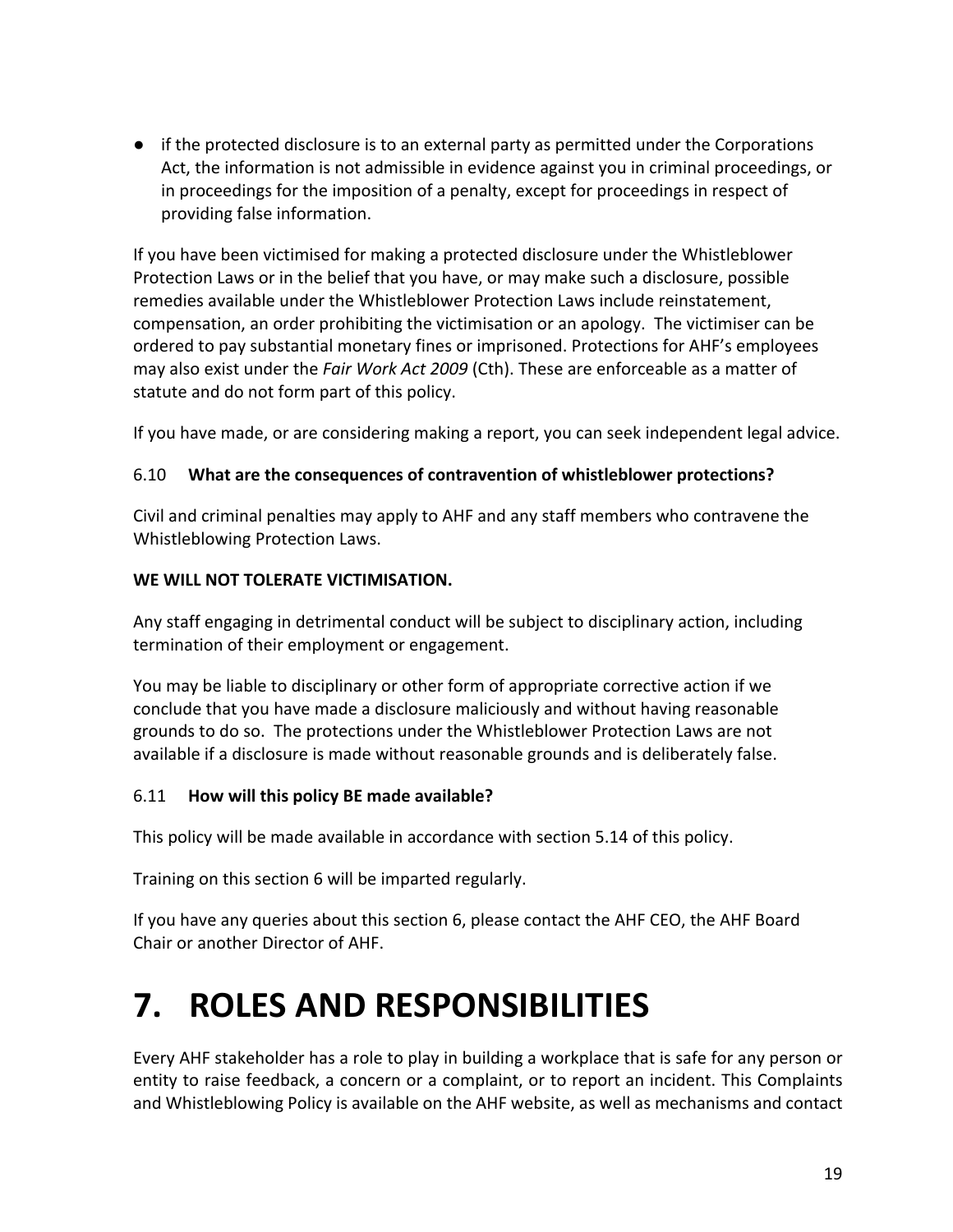details to lodge a complaint. This Policy is distributed to all AHF personnel including Board and Committee members, employees, volunteers, contractors, representatives and AHF partner personnel.

- 7.1 **AHF Board Directors** are ultimately accountable for this Policy and all AHF organisational policies. AHF Directors are responsible for:
	- Guiding governance and culture of AHF through strategic leadership
	- Demonstrating a commitment to a culture of that is safe for any stakeholder to provide feedback, raise a concern or complaint or report an incident
	- Supporting the Chair and/or the CEO in Investigating serious complaints and providing a response
- 7.2 **The AHF CEO** has prime responsibility for upholding this Policy. Including:
	- Developing, maintaining and monitoring effectiveness of AHF's complaint handling procedures.
	- Demonstrating a commitment to a culture of that is safe for any stakeholder to provide feedback, raise a concern or complaint or report an incident
	- Informing the Board of any concerns relating to complaints that may present a risk to AHF or its personnel
	- Giving progress reports to the Board in relation to complaints (such as the number and nature of complaints received, the outcome of investigations, corrective action implemented, and any noteworthy trends that have been identified)
	- With support from employees and key personnel, the CEO will ensure all AHF personnel (including Board and Committee members, employees, volunteers, contractors, representatives and AHF partner personnel) are aware of this policy and understand their responsibilities
	- The CEO is the AHF Complaints Focal Point and is responsible for maintaining the complaints and incident reporting register

#### 7.3 **AHF personnel** are responsible for:

- Understanding and following this policy and related procedures
- Ensuring their actions are in line with this policy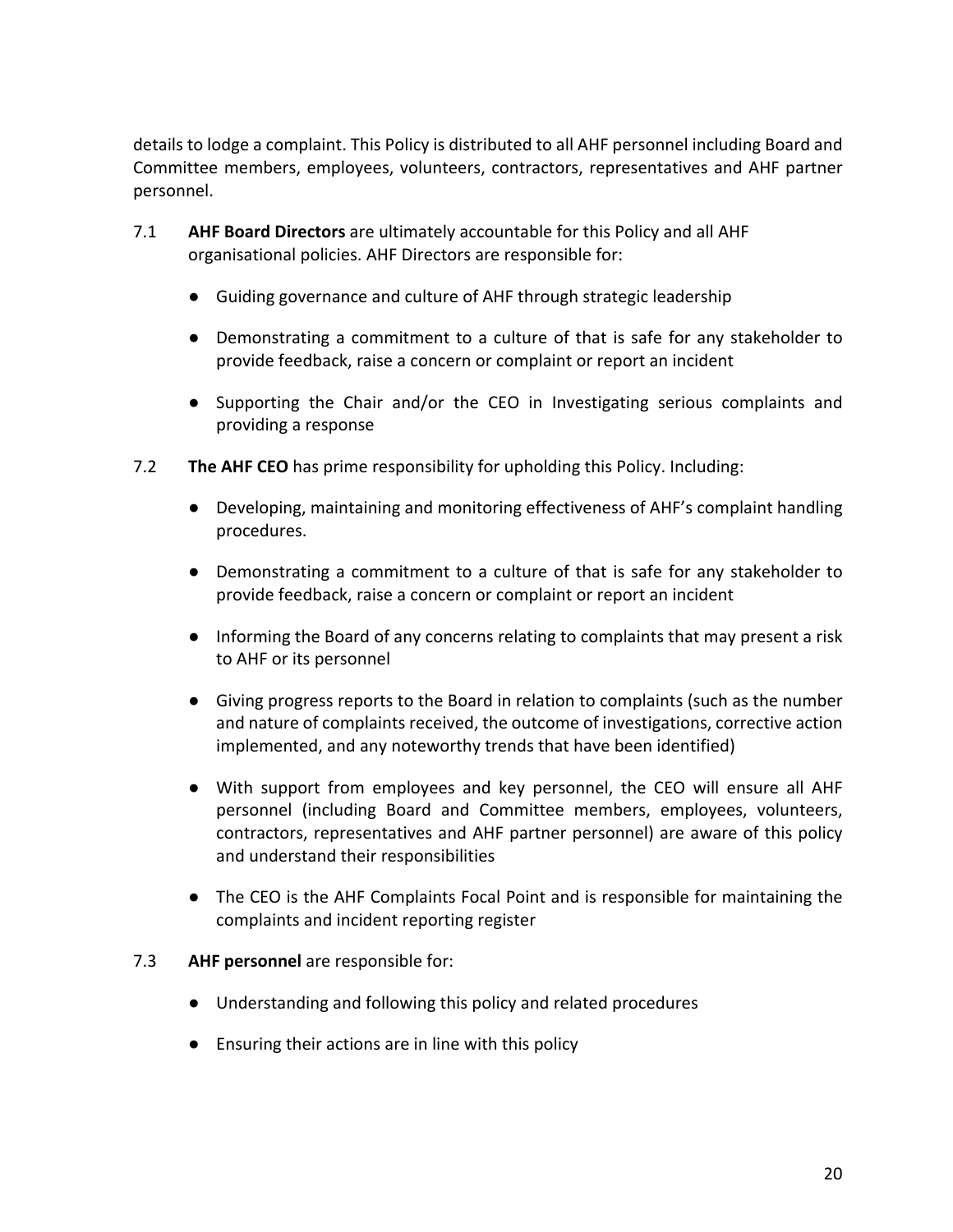- Supervisors and Managers must ensure their personnel are made aware of this policy in induction and refresher training, especially the mandatory reporting requirements.
- All employees must acknowledge having read this policy as part of induction and refresher training.
- **AHF communications and marketing staff** are responsible for ensuring this policy and procedures are communicated and accessible to stakeholders, including the public, in key AHF publications and communication channels.
- **AHF's programs team** is responsible for working with partners to ensure partner personnel and primary stakeholders are encouraged and able to provide feedback and raise concerns, complaints or report incidents through accessible and appropriate mechanisms.

## **8. PUBLIC COMPLAINTS POLICY**

AHF is a member of ACFID and adheres to the ACFID Code of Conduct. As such, AHF draws to the attention of its donors, supporters and members of the public that complaints can be made directly to ACFID if it is believed that AHF has breached any aspect of the ACFID Code of Conduct.

Complaints should be marked 'confidential' and sent to the Chair, ACFID Code of Conduct Committee:

- Emailed to code@acfid.asn.au
- Posted to 'Care Of ACFID, Private Bag 3, Deakin ACT 2600'

### **9. REVIEW OF POLICY**

AHF's Complaints and Whistleblowing Policy will be formally reviewed every three years or sooner if required (for example if complaints are made about AHF's complaint handling, if accusations of retribution against whistleblowers or stakeholders are made, or if there are changes to legislation/regulatory requirements).

### **10. LEGISLATIVE AND REGULATORY FRAMEWORK**

● Corporations Act 2001 (Cwth)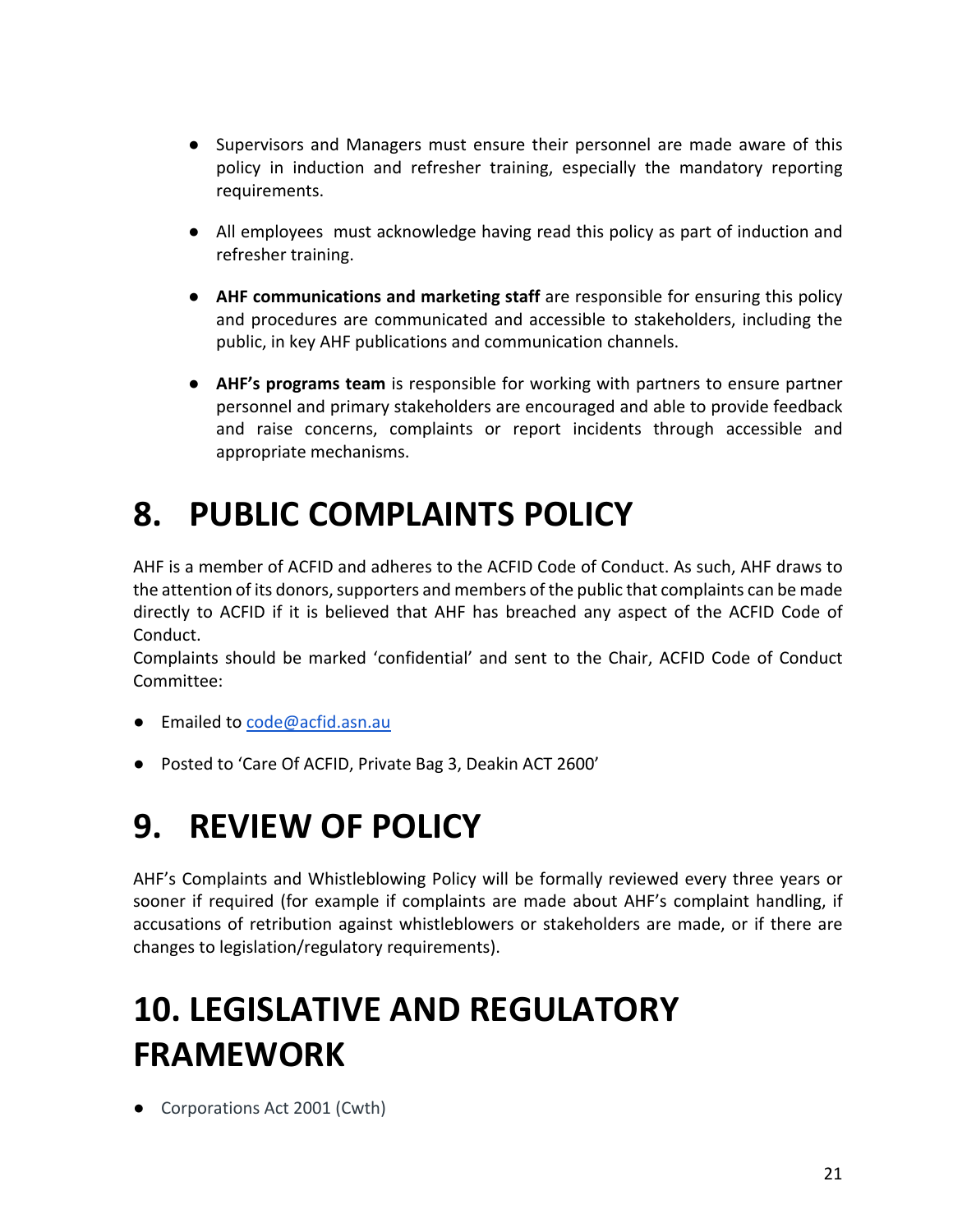● ACFID Code of Conduct

Where this policy conflicts with legislation, AHF will comply with legislative obligations.

## **11. KEY RELATED AHF POLICIES AND DOCUMENTS**

AHF Code of Conduct AHF Child Safeguarding Policy AHF Child Safeguarding Code of Conduct AHF Prevention of Sexual Exploitation and Abuse Policy AHF Fraud and Anti-Corruption Policy AHF Employee Handbook (HR Policies) AHF Counter-Terrorism Policy AHF Communications Policy AHF Procedures Manual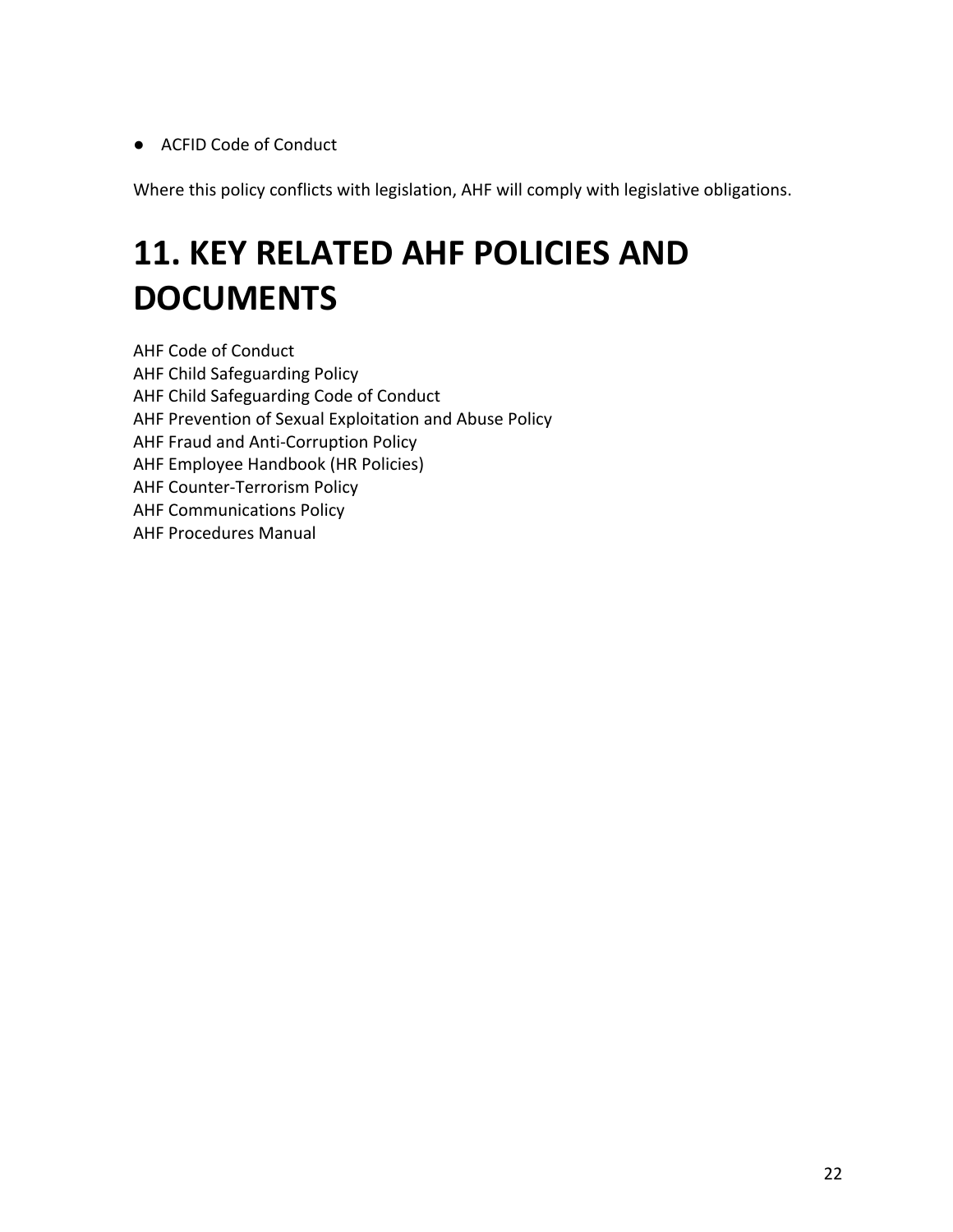### **ANNEX A - DEFINITIONS OF KEY TERMINOLOGY USED WITHIN THIS POLICY**

**Complaint** refers to any grievance, suspicion, allegation, concern or report about an incident, activity or someone's behaviour.

**Complainant** means a person, organisation or its representative making a complaint.

**Respondent** is used in this Policy to refer to the person or organisation who the complaint is about.

**Stakeholder** refers to a person or group having an interest in, or benefiting from, AHF activities.

**Serious Complaints** and **Serious Incidents** may include (but is not limited to) conduct that:

- Breaches AHF's Code of Conduct, Child Safeguarding Policy, Child Safeguarding Code of Conduct, Prevention of Sexual Exploitation and Abuse Policy, Fraud and Anti-Corruption Policy, Counter-Terrorism Policy
- Is a civil or criminal offence or a breach of the law
- May result in miscarriages of justice to an individual or organisation
- Results in health and safety risk, including risks to the public as well as other employees
- The unauthorized use of funds or resources
- Is sexually, emotionally or physically abusive of clients and/or staff/volunteers. This includes all forms of sexual harassment
- Undisclosed conflicts of Interest
- Involves actions or behaviour that is an abuse of information, authority or position that poses a serious risk of any form of harm to AHF as an organisation, an AHF employee, beneficiary, volunteer, and/or contractor.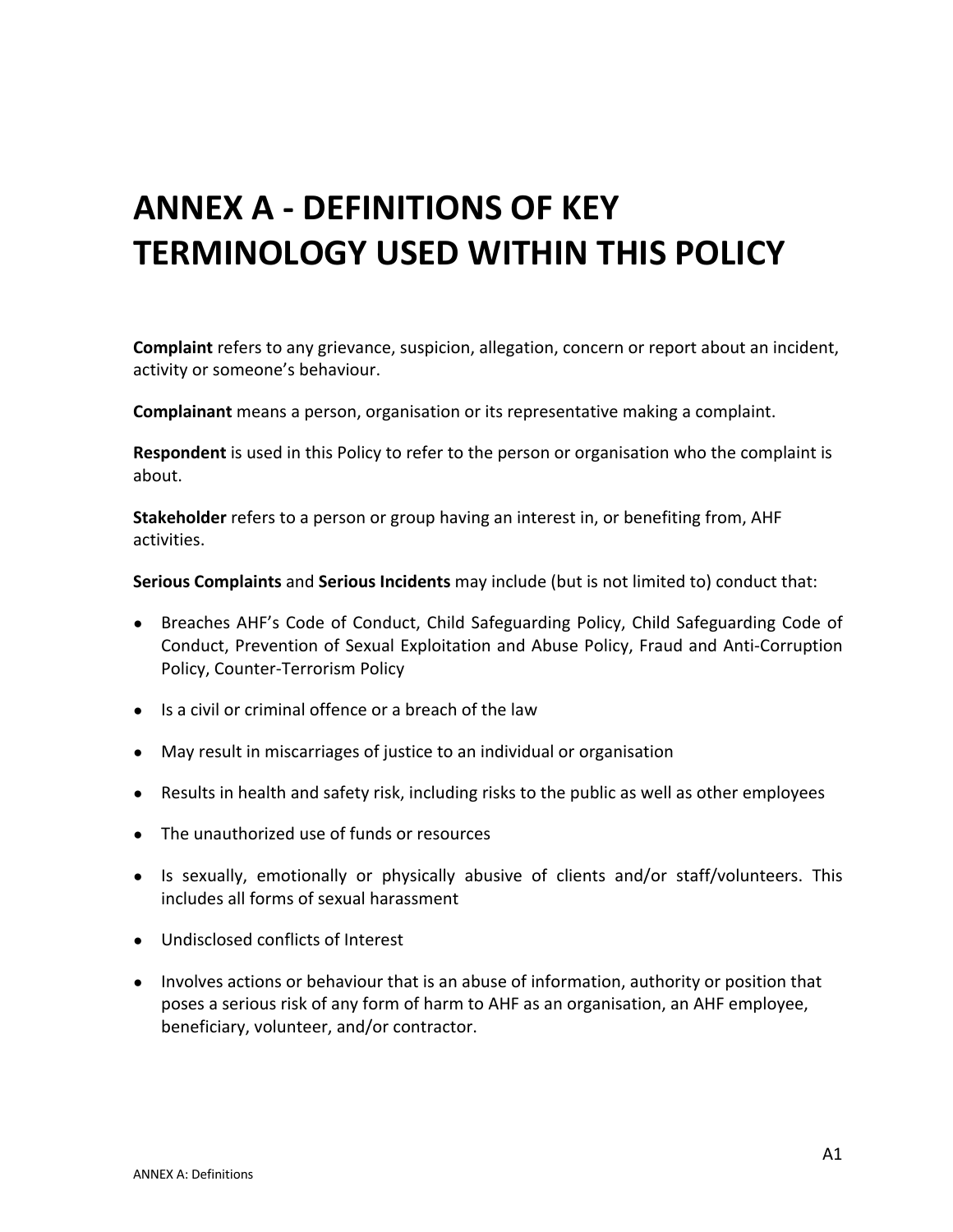Complaints made by persons who are eligible Whistleblowers under section 6.2, and which amount to Whistleblowing Disclosures, are dealt with exclusively within section 6 of this policy.

#### **Whistleblowing Disclosure**

● Disclosures which are protected under the Corporations Act 2001 (Cth) and Taxation Administration Act 1953 (Cth), and which are dealt with exclusively within section 6 of this policy.

#### **Whistleblower**

● A person who makes a Whistleblowing Disclosure in accordance with section 6 of this policy.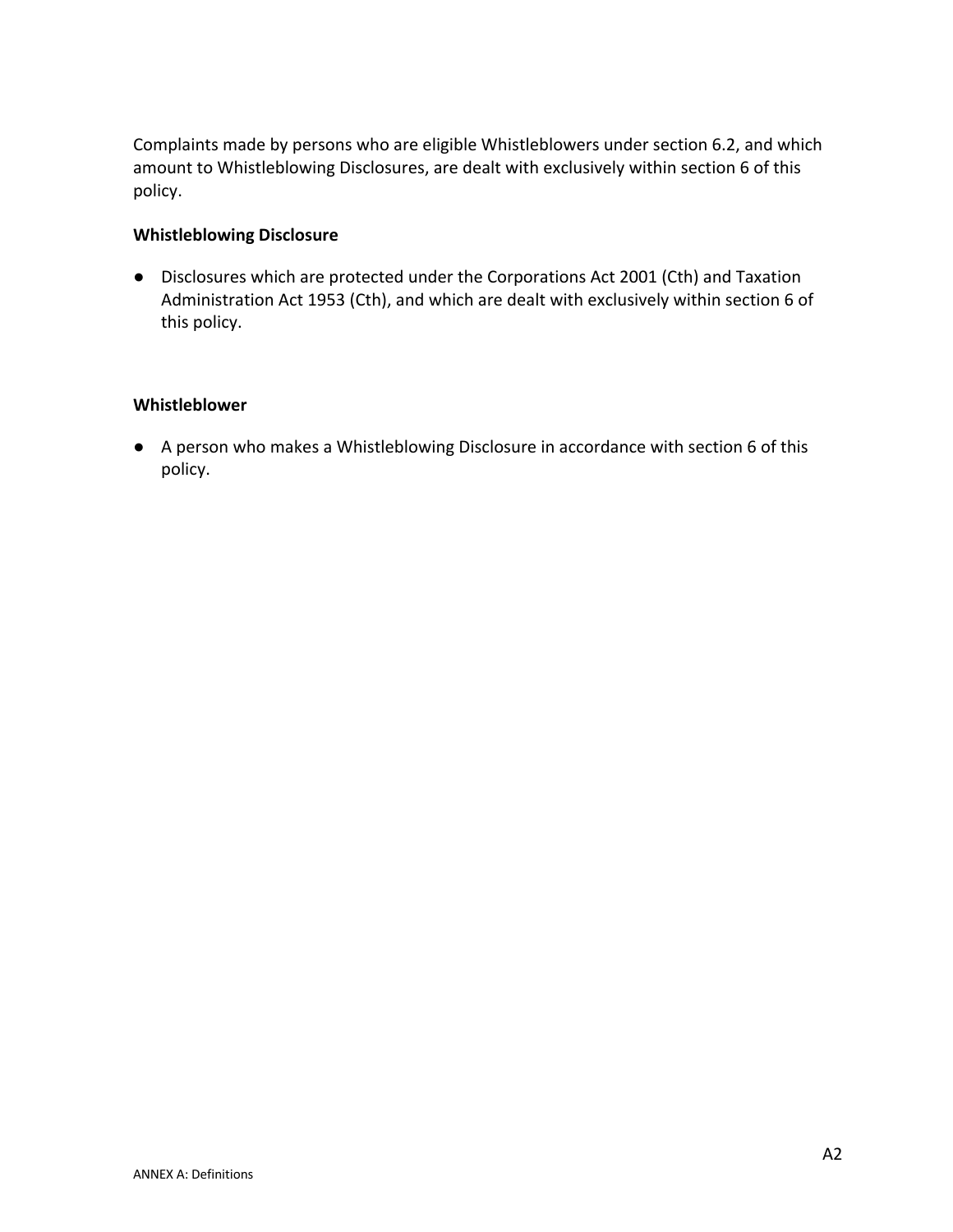#### **ANNEX B - AHF COMPLAINTS HANDLING PROCEDURES**

|                                                                                  | <b>COMPLAINT</b>                                                                                                                                                                                                                                                                                                                                                                                                                                                                                                                                                                                                                                                                           | <b>ENQUIRY</b>                                                                                                                                                                                                                                                                                                                                                                                                                                                            |
|----------------------------------------------------------------------------------|--------------------------------------------------------------------------------------------------------------------------------------------------------------------------------------------------------------------------------------------------------------------------------------------------------------------------------------------------------------------------------------------------------------------------------------------------------------------------------------------------------------------------------------------------------------------------------------------------------------------------------------------------------------------------------------------|---------------------------------------------------------------------------------------------------------------------------------------------------------------------------------------------------------------------------------------------------------------------------------------------------------------------------------------------------------------------------------------------------------------------------------------------------------------------------|
| <b>LODGE A</b><br><b>COMPLAINT</b>                                               | Any grievance, suspicion, allegation, concern or report about an incident, activity or someone's behaviour.<br>A concern or complaint may be made by any stakeholder, including (but not limited to) AHF and/or partner<br>Board and Committee members, employees, volunteers, contractors, representatives, donors, members<br>of the public, government authorities, or a person affected by or participating in AHF projects or activities.                                                                                                                                                                                                                                             | following are not considered<br>The<br>complaints:<br>Enquiries about AHF's work or<br>requests for information<br>Minor concerns or complaints that                                                                                                                                                                                                                                                                                                                      |
| <b>HOW TO</b><br><b>REPORT</b>                                                   | Partner or Community Stakeholders should contact<br>To AHF CEO, AHF Chair or any AHF staff<br>AHF CEO, AHF Board Chair or AHF Head of Programs<br>member:<br>info@ahf.org.au (managed by staff)<br>via:<br>$\bullet$<br>complaints@ahf.org.au (managed by<br>Email: info@ahf.org.au (managed by staff)<br>$\bullet$<br>CEO (and Acting CEO when CEO on<br>Email: AHF CEO, complaints@ahf.org.au<br>$\bullet$<br>(managed by CEO (and Acting CEO when<br>leave))<br>CEO on leave))<br>Phone (+612)94381822<br>Online form<br>Phone (+612)94381822<br>$\bullet$<br>Online form<br>Mail: PO Box 553, Crows Nest NSW<br>1585, Australia<br>Mail: PO Box 553, Crows Nest NSW 1585,<br>Australia | may be based on a misconception or<br>insufficient information that can be<br>readily addressed by AHF. If the<br>complainant is satisfied with the<br>response, the complaint may be<br>considered an enquiry<br>Requests to unsubscribe or be<br>removed from our database<br>Complaints against one or more<br>$\bullet$<br>employees of a third party<br>organisation (e.g. not AHF or one of<br>our partners)<br>Complaints relating to ongoing legal<br>proceedings |
| <b>TREAT AS</b><br><b>SERIOUS</b><br><b>COMPLAINTS</b><br><b>&amp; INCIDENTS</b> | Any suspected or actual incident, concern or allegation involving: CHILD ABUSE & EXPLOITATION; SEXUAL MISCONDUCT; FRAUD & CORRUPTION;<br>TERRORISM; BULLYING, HARASSMENT, DISCRIMINATION; OR ANY CRIMINAL ACTIVITY will be treated as a SERIOUS INCIDENT and immediately<br>escalated to AHF CEO, or AHF Chair (if the incident involves the CEO).<br>All AHF stakeholders are required to report Serious Complaints and Serious Incidents                                                                                                                                                                                                                                                 |                                                                                                                                                                                                                                                                                                                                                                                                                                                                           |
|                                                                                  | Complaints made by persons who are eligible Whistleblowers under section 6.2 of AHF's Complaints & Whistleblowing Policy, and which amount to<br>Whistleblowing Disclosures, are dealt with exclusively within section 6 of the policy.                                                                                                                                                                                                                                                                                                                                                                                                                                                    |                                                                                                                                                                                                                                                                                                                                                                                                                                                                           |

#### ACFID Breach: Any stakeholder may report a complaint concerning AHF's non-compliance with ACFID's Code of Conduct to: ACFID Code of Conduct Committee, c/- ACFID, Private Bag 3, Deakin ACT 2600; or code@acfid.asn.au

Last updated: 25 May 2021. Note these procedures may be updated more frequently than the full policy (which requires AHF Board approval). Related policies: AHF Child Safeguarding Policy, Prevention of Sexual Exploitation and Abuse Policy, Fraud & Anti-Corruption Policy, Counter-Terrorism Policy, Complaints & Whistleblowing Policy.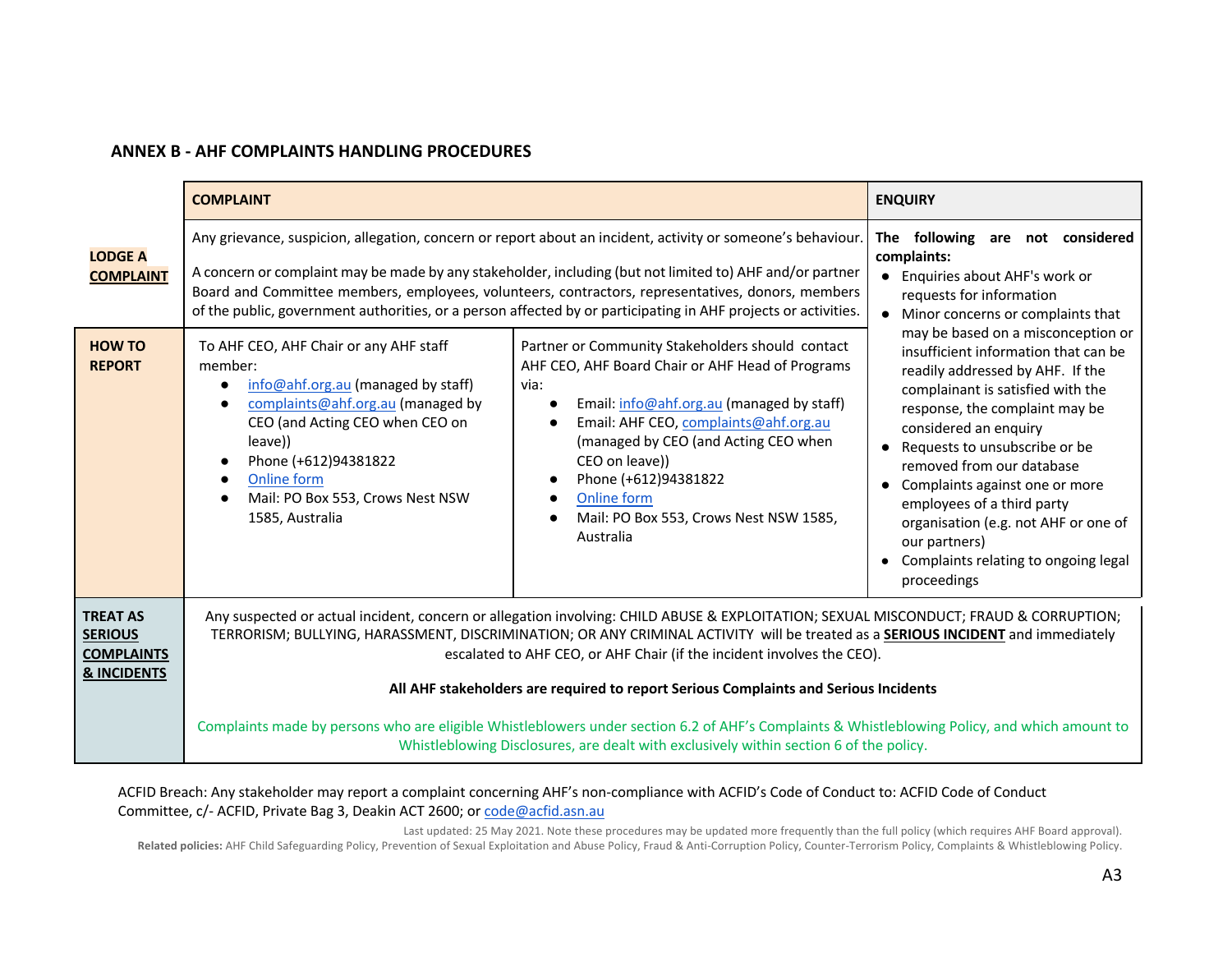#### ANNEX B: AHF COMPLAINTS HANDLING PROCEDURES: **Making a complaint**

### HOW to make a complaint HANDLING a complaint CLOSING a complaint

Complete AHF online complaints form australianhimalayanfoundation.org.au /complaints-policy/

> Tell your supervisor, AHF Head of Programs or AHF contact (info@ahf.org.au)

Contact AHF CEO (Complaints Focal Point): complaints@ahf.org.au (monitored by CEO/ Acting CEO)\* PO Box 553, CROWS NEST, NSW 1585 +612 9438 1822

> AHF will treat complaints confidentially wherever needed and possible.

AHF will prioritise the safety and protection of any victim/ survivor. AHF will protect whistleblowers.

**Information we will ask you:** Details of your concern (dates, names, locations etc) Whether anyone is in danger How you wish to be contacted Your name and contact details (unless you choose to remain anonymous)

**We will Communicate:** Confirmation of receipt of your complaint (written 5 days; oral immediately) Requests for more information Support options for you

**Process - We will assess your complaint and:** tell you whether a formal investigation will occur advise you of the process and timelines Conduct/ enable the investigation

**You will be updated when:**

the investigation (if applicable) is complete, we have an outcome, or the matter is closed We aim to resolve complaints within 30 days and will inform you otherwise

If you are not satisfied with the outcome **you can appeal** the decision to: AHF CEO: complaints@ahf.org.au;

PO Box 553, CROWS NEST NSW 1585 AHF Chair: Po Box 553, CROWS NEST NSW 1585

If you feel AHF has breached the ACFID Code of Conduct you can contact ACFID at code@ACFID.asn.au

Last updated: 25 May 2021. Note these procedures may be updated more frequently than the full policy (which requires AHF Board approval). Related policies: AHF Child Safeguarding Policy, Prevention of Sexual Exploitation and Abuse Policy, Fraud & Anti-Corruption Policy, Counter-Terrorism Policy, Complaints & Whistleblowing Policy.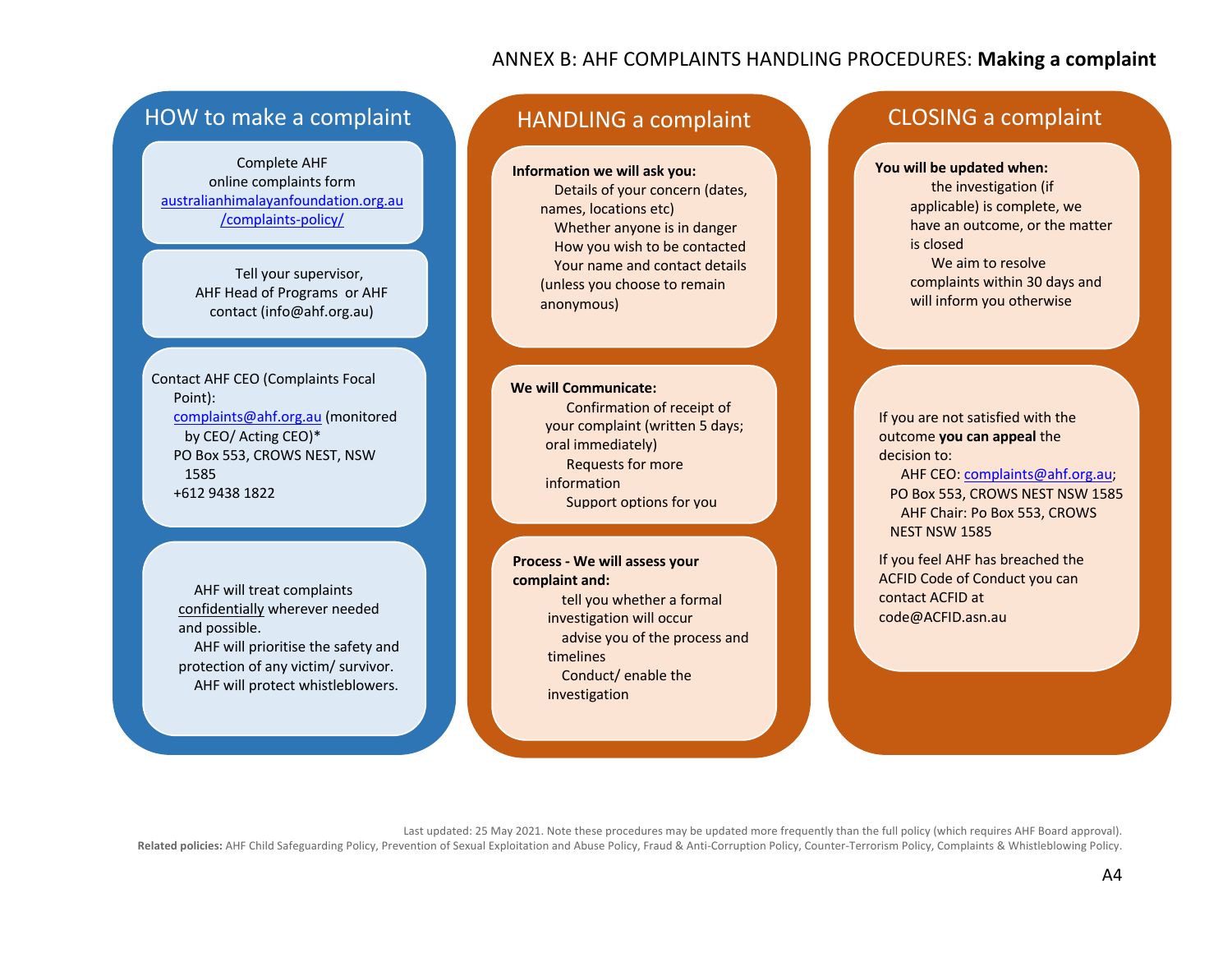#### ANNEX B: AHF COMPLAINTS HANDLING PROCEDURES: **Responding to a complaint**



If the complainant is not satisfied with the outcome: advise them they can escalate to AHF CEO (or Chair); or if they think that AHF has breached the AHF Code of Conduct they can contact ACFID code@acfid.asn.au

Last updated: 25 May 2021. Note these procedures may be updated more frequently than the full policy (which requires AHF Board approval).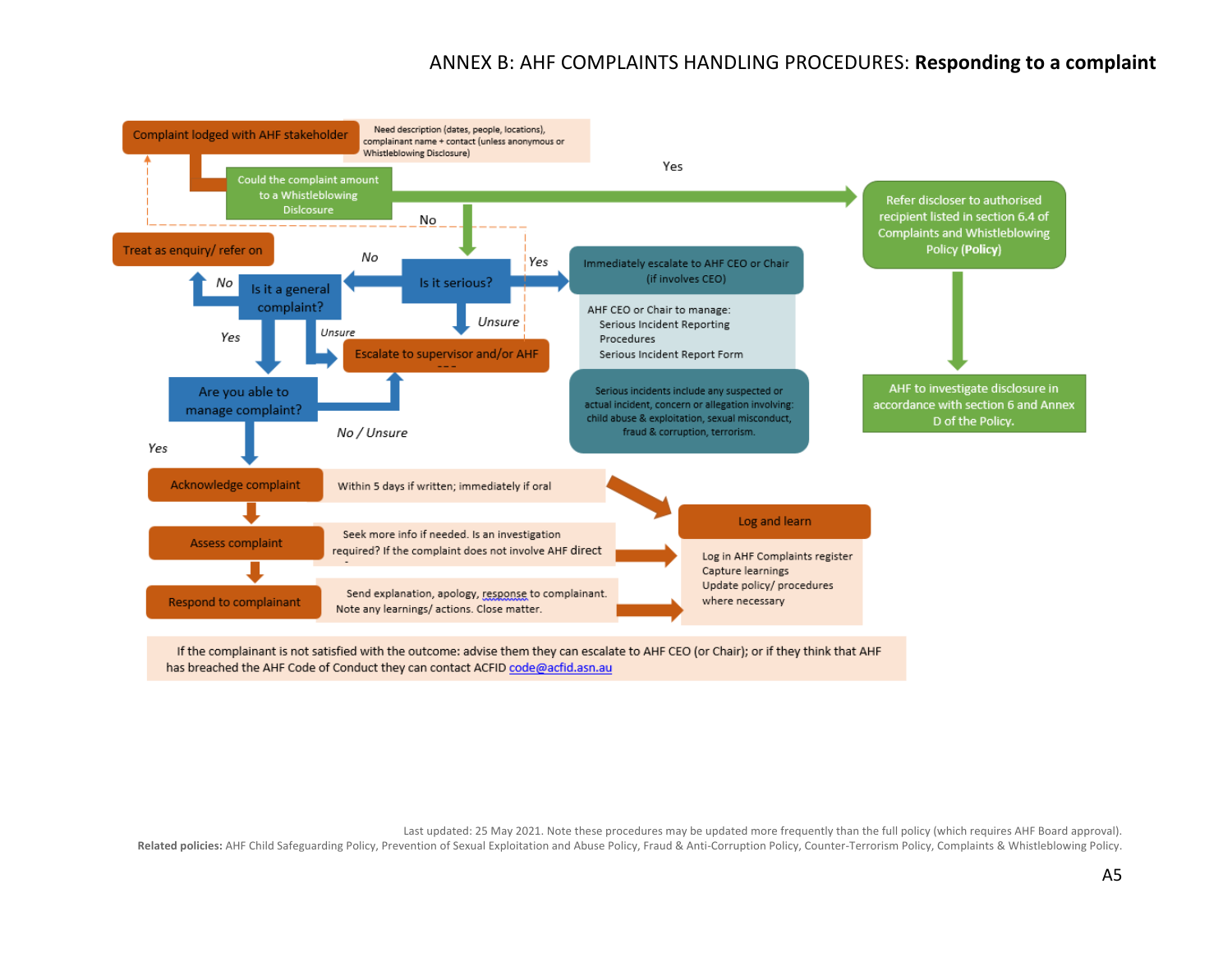#### **ANNEX C – SERIOUS INCIDENT REPORTING PROCEDURES**

#### **Serious Incidents include any suspected or actual incident, concern or allegation involving: CHILD ABUSE & EXPLOITATION; SEXUAL MISCONDUCT; FRAUD & CORRUPTION; TERRORISM; BULLYING, HARASSMENT, DISCRIMINATION; OR ANY CRIMINAL ACTIVITY**

Complaints made by persons who are eligible Whistleblowers under section 6.2 of AHF's Complaints & Whistleblowing Policy, and which amount to Whistleblowing Disclosures, are dealt with exclusively within section 6 of the policy.

- **Anyone** can raise a concern, make a complaint or report an incident to AHF about something they have experienced or witnessed.
- It is **mandatory** for all AHF and Partner Board and Committee members, employees, volunteers, contractors and representatives to report below:

#### **A WHAT TO REPORT?**

- All concerns related to the safety of children and young people.
- Any incident, concern or allegation of child abuse, sexual exploitation and abuse.
- Any suspicions or incidences of inappropriate behaviour towards others that could be associated with sexual grooming, exploitation or trafficking.
- Inappropriate use of the Foundation's photographic equipment or computers, including evidence of child pornography.
- Any suspected or actual behaviour or activity relating to child abuse, sexual exploitation and abuse, fraud, corruption, bribery, terrorism.
- Any suspected or actual criminal behaviour of activity.
- Any suspected or actual breach of AHF's: Code of Conduct, Child Safeguarding Policy, Child Safeguarding Code of Conduct, PSEA Policy, Fraud and Anti-Corruption Policy, Counter-Terrorism Policy, Conflict of Interest Policy.

**Note**: reports can be made about anyone associated with AHF and its programs including Board and Committee members, employees, volunteers, contractors, representatives and AHF partner personnel, or anyone else acting on behalf of AHF.

#### **B WHEN TO REPORT?** - **immediately**

- When an incident or concern has been raised, it must be reported **immediately** (as soon as practicable if communication is restricted). This can be done on behalf of somebody else and may only involve referring a suspicion.
- It is the responsibility of personnel to promptly report a breach (not to investigate it).

Last updated: 25 May 2021. Note these procedures may be updated more frequently than the full policy (which requires AHF Board approval).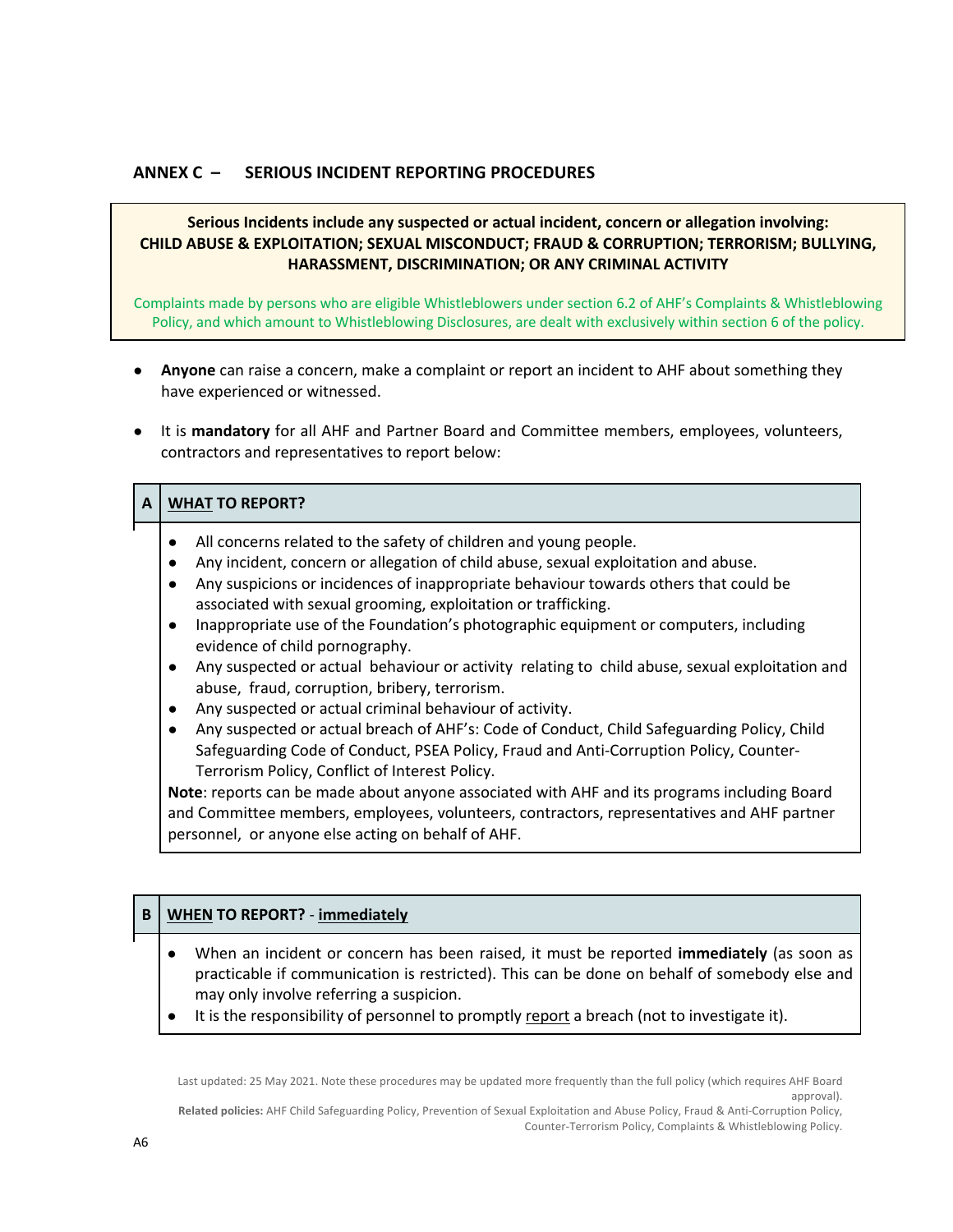#### **C HOW AND TO WHOM?**

- Promptly report verbally or in writing (on paper or in an email) to the most senior staff member on site (or phone if no other staff on site). Keep a dated diary entry outlining the details of the conversation, as well as the person's name to whom you made the report.
- Senior staff member to immediately advise AHF CEO (or AHF Chair if incident concerns the CEO) and key staff within partner organisation as per its own reporting process.
- *Distance the alleged perpetrator.* The best interest of the victim or complainant may warrant standing down the alleged perpetrator if a volunteer or employee (with full pay to recognise entitlement to just processes) until the matter is closed.
- Ask the person affected by the incident whether they would like a support person present whilst the incident is documented (by most senior staff member on site). Ensure the support person understands the importance of confidentiality.
- If the alleged perpetrator is the guardian (or anyone else close to the child), there should be a clear process to exclude this person from the interview process that involves the child.
- Complete serious incident form in as much details as possible treat it as highly confidential.
- Where safe to do so, and when in accordance with the wishes of the complainant/survivor, all alleged sexual abuse or physical assault incidents should be reported through the correct local law enforcement channels. Only record minimal information and refer to the police.

#### **D INVESTIGATION**

In liaison with the relevant employee and/or partner representatives, and in consultation with a representative from the AHF Board, the CEO will investigate the situation, discuss the allegations and decide upon the next step. This may involve any or all of the following:

- Reporting to local police / child protection authorities / Australian Federal Police (AFP);
- Reporting to DFAT within 24 hours if the project is supported by DFAT or any project is in breach of DFAT minimum standards.
- Reporting any suspected or actual terrorist threat or activity to the national security hotline, the AFP and to DFAT if the matter relates directly or indirectly to DFAT funding.

Inquiries and investigations cannot involve the individual(s) who are the subject of the allegation. This also must not include any individual/s who may have a personal relationship with or conflict of interest, relating with the person who is the subject of the concern or allegation.

| <b>POSSIBLE STEPS IN INVESTIGATION</b> |                                                     |           | <b>POSSIBLE OUTCOMES OF</b>       |
|----------------------------------------|-----------------------------------------------------|-----------|-----------------------------------|
|                                        | Conduct additional interviews with the person/s who |           | <b>INVESTIGATION</b>              |
|                                        | made the allegations, other witnesses to gather     | $\bullet$ | Take no further action;           |
|                                        | more information;                                   | $\bullet$ | Further education on the CS       |
|                                        | Conduct interview/s with the alleged offender;      |           | Policy, PSEA Policy and AHF Codes |
|                                        | Gather other relevant evidence when possible;       |           | of Conduct;                       |
|                                        |                                                     |           | Formal warning and monitoring;    |
|                                        |                                                     |           | Transfer to alternative duties;   |

Last updated: 25 May 2021. Note these procedures may be updated more frequently than the full policy (which requires AHF Board approval).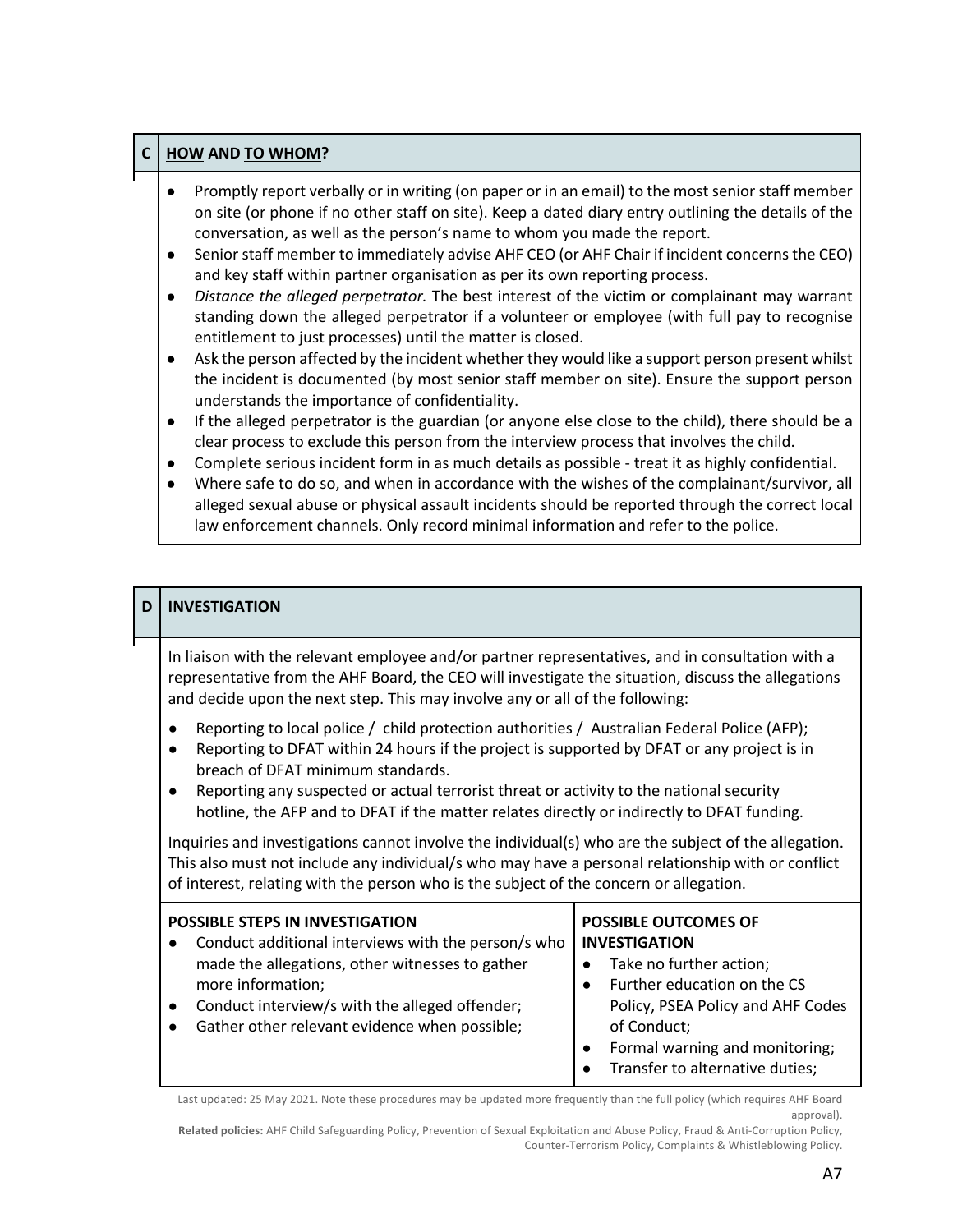- If deemed appropriate, suspend the person whom the allegations have been made against from duties with pay during the investigation.
- Dismissal/end of contract/end of volunteer engagement.
- Referral to law enforcement.

#### **ALLEGATION AGAINST YOU**

If an allegation is made against you, then you must inform your line manager immediately. You should also promptly complete an incident report form recording the details as you recall them and send to AHF CEO and key staff within partner organisation as per its own reporting process.

| E | <b>ALLEGATION AGAINST PARTNER PERSONNEL</b>                                                                                                                                                                                                                                                                                                                                                                                                                                                                                                                                                                                                                                                                                                                                                                                    | <b>POSSIBLE OUTCOMES OF</b><br><b>INVESTIGATION</b>                                                                                                                                                                                                                                                                                                                                                                                               |
|---|--------------------------------------------------------------------------------------------------------------------------------------------------------------------------------------------------------------------------------------------------------------------------------------------------------------------------------------------------------------------------------------------------------------------------------------------------------------------------------------------------------------------------------------------------------------------------------------------------------------------------------------------------------------------------------------------------------------------------------------------------------------------------------------------------------------------------------|---------------------------------------------------------------------------------------------------------------------------------------------------------------------------------------------------------------------------------------------------------------------------------------------------------------------------------------------------------------------------------------------------------------------------------------------------|
|   | If AHF receives a complaint about partner personnel, AHF<br>expects the partner to respond quickly and<br>appropriately.<br>AHF should assist the partner organisation to ascertain its<br>obligations under local law to refer the matter to the<br>police or other statutory authorities for criminal<br>investigation where appropriate.<br>Where initial enquiries indicate that further investigation<br>is necessary, and where appropriate, AHF should work<br>with the partner to address the issue through an<br>appropriate independent investigation.<br>If the investigation concludes that an abuse has occurred,<br>specific actions will be agreed with the partner and the<br>partner will ensure they are implemented, as well as<br>provide AHF with the necessary evidence, confirmation<br>and assurances. | Take no further action;<br>$\bullet$<br>Further education on CS<br>Policy, PSEA Policy, and AHF<br>Codes of Conduct;<br>Formal warning and<br>$\bullet$<br>monitoring;<br>Transfer to alternative duties;<br>$\bullet$<br>Dismissal/end of contract/end<br>of employee/ stakeholder<br>engagement.<br>Suspension of agreement with<br>partner pending<br>implementation of specific<br>actions;<br>End of agreement with<br>$\bullet$<br>partner. |

#### **FAIRNESS AND CONFIDENTIALITY**

- AHF will treat all concerns raised seriously. All parties, including the accused, will be treated with respect, fairly and justly. All reports will be handled professionally, confidentially and expediently. They may be shared only as required by law or to facilitate investigation.
- The identity of the victim, the person reporting the incident and the alleged person will be kept confidential throughout the reporting and investigation processes.
- The person against whom the allegation is made will be given the opportunity to present their view of the events in question. AHF will withhold its findings and determination until the investigation is fully completed.

Last updated: 25 May 2021. Note these procedures may be updated more frequently than the full policy (which requires AHF Board approval).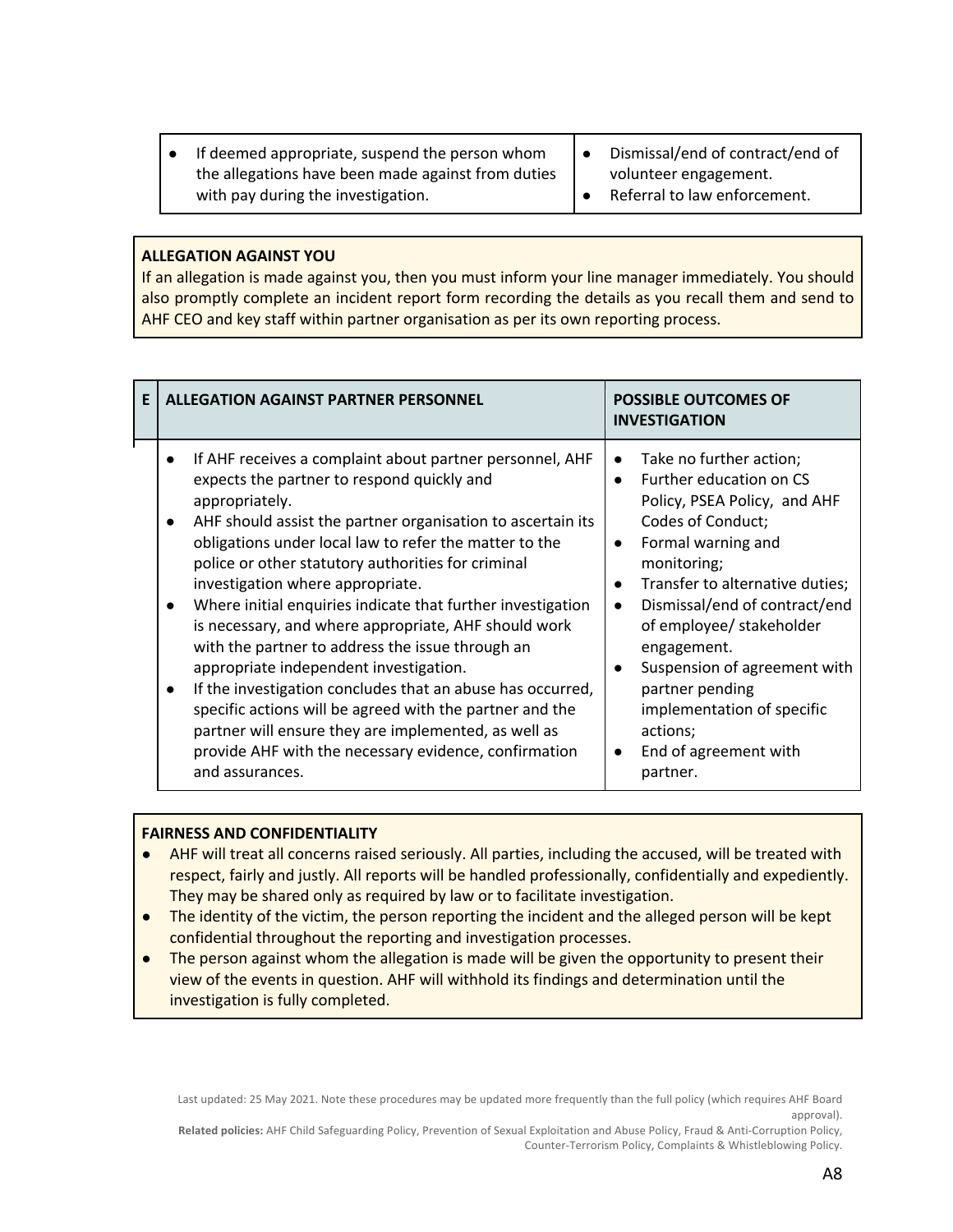#### **RECORD KEEPING**

- All records of incidents, investigation procedure and outcomes will be kept by AHF.
- At the request of the complainant or survivor, AHF will de-identify complaints.

#### **REPORTING AND DISCLOSURE BY A CHILD**

- If a child discloses abuse, s/he must be taken seriously and treated with respect, care and concern.
- If the child requests that no-one be told of the matter, employees must seek advice from the most senior staff member on site who should consult with the AHF CEO and key staff within partner organisation as per its own reporting process on how the child can be supported and the disclosure process managed, ensuring the best interests of the child are carefully considered at all stages of the process.
- Every effort will be made to ensure and protect the identity, rights and safety of the child throughout any investigation.

**AHF:** info@ahf.org.au (+612) 9438 1822

AHF CEO, Angela Ford, angela@ahf.org.au ; complaints@ahf.org.au

AHF Head of Programs, corinne@ahf.org.au; info@ahf.org.au;

AHF Chairperson, Simon Balderstone, simon@waysandmeans.com.au

**DFAT - ANCP funded projects:** ancp@dfat.gov.au

DFAT CS Incident: childwelfare@dfat.gov.au

DFAT PSEA incident: seah.reports@dfat.gov.au

DFAT Fraud incident: fraud@dfat.gov.au

DFAT Terrorism incident: counter-terrorism.resourcing@dfat.gov.au

#### **OTHER key contact details for serious incidents:**

ACFID: code@acfid.asn.au

ACNC: advice@acnc.gov.au, 13 22 62

National Security Hotline (Terrorism): 1800 123 400 (inside Australia) +61 1300 123 401 (outside Australia)

AUSTRALIAN FEDERAL POLICE: (02) 9286 4000

Last updated: 25 May 2021. Note these procedures may be updated more frequently than the full policy (which requires AHF Board approval).

**Related policies:** AHF Child Safeguarding Policy, Prevention of Sexual Exploitation and Abuse Policy, Fraud & Anti-Corruption Policy, Counter-Terrorism Policy, Complaints & Whistleblowing Policy.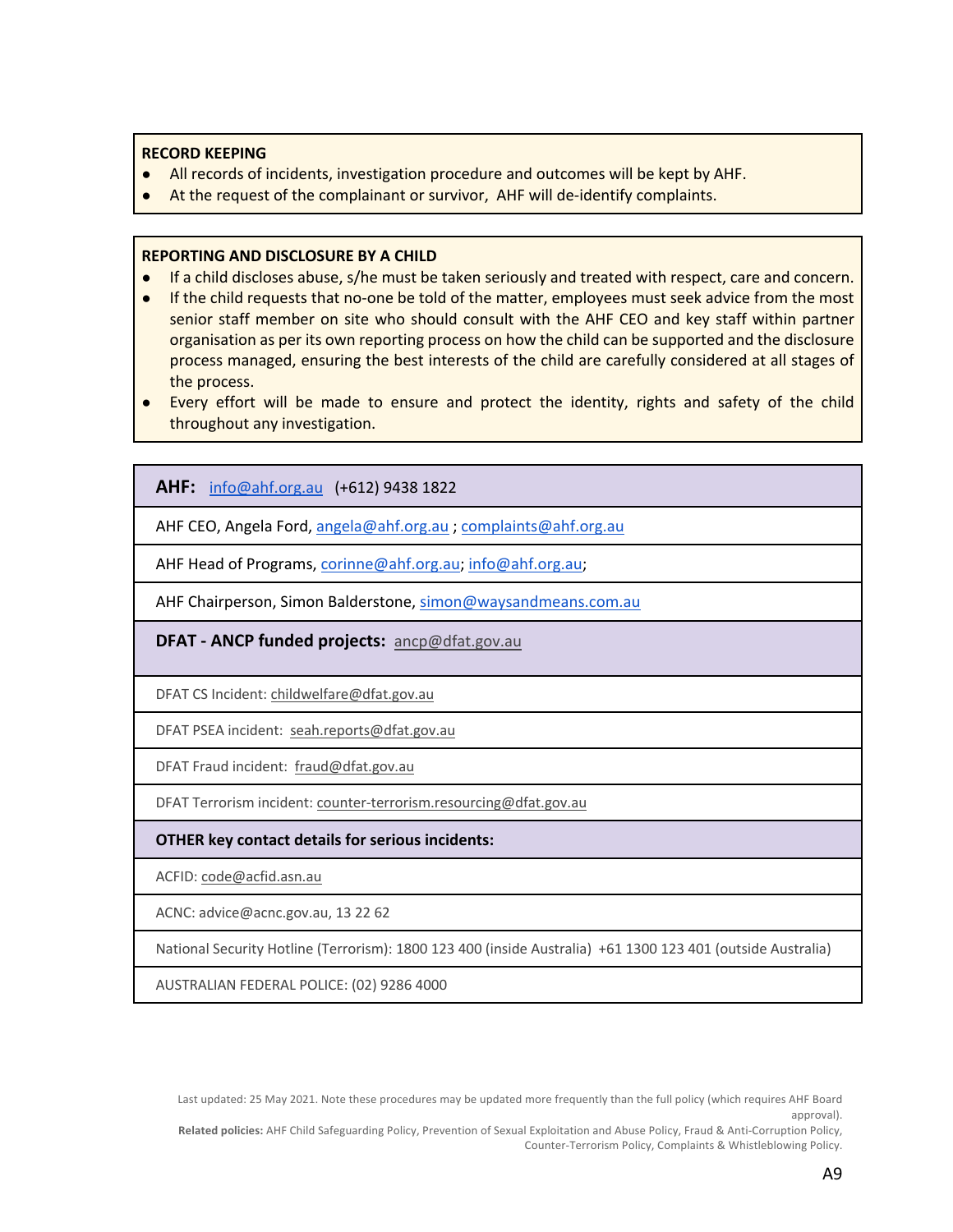#### **ANNEX D – WHISTLEBLOWING DISCLOSURE PROCEDURE**

**Note**: This Annex D is intended to be used in conjunction with section 6 of AHF's Complaints and Whistleblowing Policy, and cannot be relied upon to the exclusion of section 6.

#### **A WHAT TO REPORT? - IMPROPER CONDUCT**

You can make a disclosure if you have **reasonable grounds** to suspect that the information concerns the following **Improper Conduct**:

- Misconduct in the provision of AHF's services this may include fraud, negligence, default, breach of trust, breach of duty, deliberate or negligent breaches of laws;
- Improper state of affairs or circumstances in the provision of AHF's services this may include unethical conduct; conduct which may cause financial loss to AHF or be detrimental to AHF's services; systemic or serious breaches of AHF's policies, including breaches of AHF's Code of Business Ethics, Anti-bribery and Corruption Policy, etc;
- Conduct by AHF, or our officers or employees that breaches any relevant laws or regulations;
- Conduct by AHF, or our officers or employees, that represents a danger to the public or the financial system;
- Misconduct or an improper state of affairs or circumstances, in relation to our tax affairs;
- Breach of conduct that is prescribed by regulations; and
- Any attempt to delay or conceal reporting any of the above conduct.

#### **B WHO CAN MAKE A WHISTLEBLOWING DISCLOSURE**

- **●** Current and former officers, employees and associates;
- **●** Current and former contractors, suppliers and agents, and their current and former employees (and their relatives); and
- **●** Family members or spouses of any of the above individuals.

**Note:** Whistleblowing Disclosures can be made **anonymously**. However, disclosers are encouraged to reveal their identity when a Whistleblowing Disclosure, to enable AHF to properly investigate and respond.

#### **C HOW AND TO WHOM?**

#### **INTERNALLY**

- Chief Executive Officer (CEO) or the AHF Board Chair;
- Officers this includes directors and the company secretary;

Last updated: 25 May 2021. Note these procedures may be updated more frequently than the full policy (which requires AHF Board approval).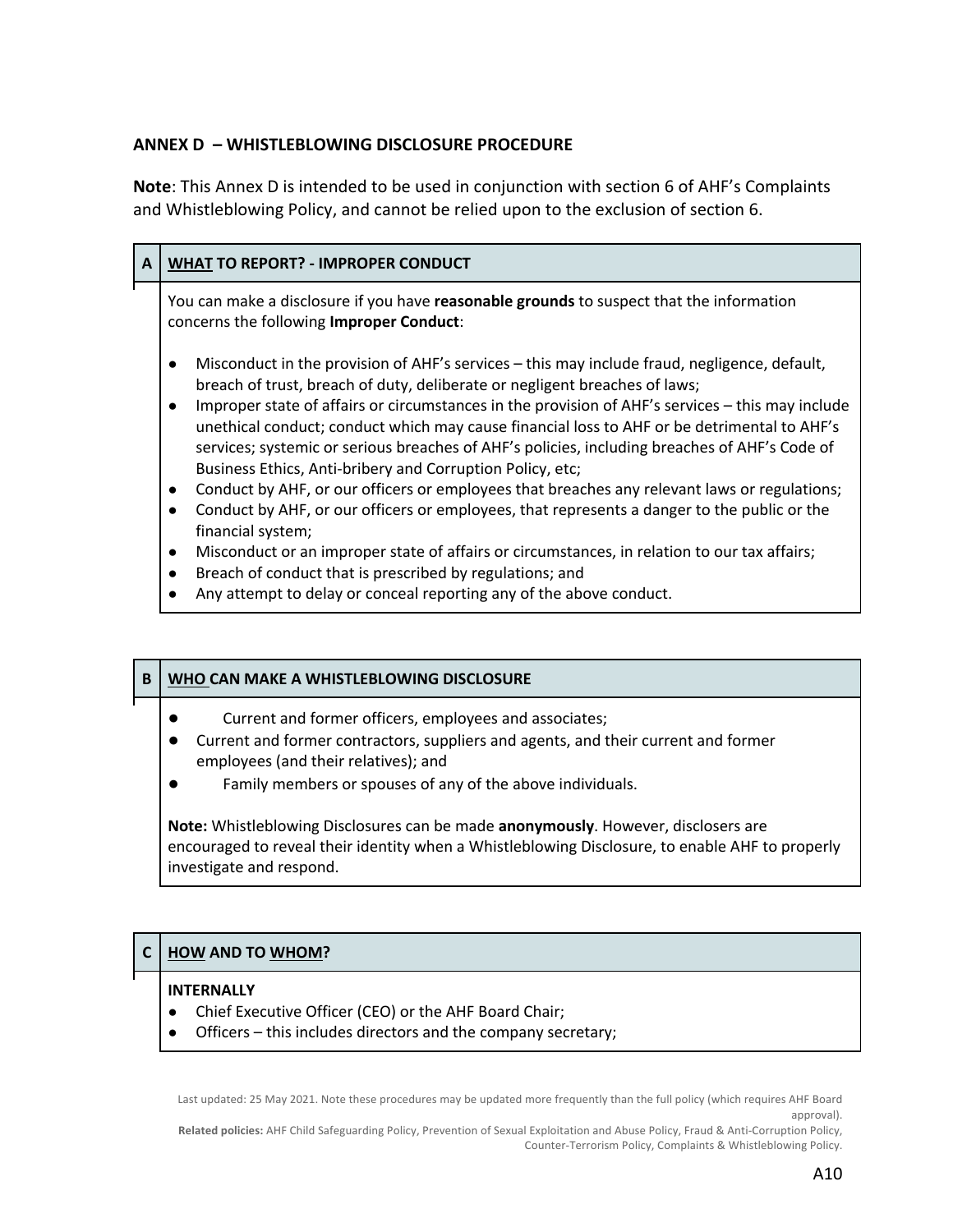- Senior managers this includes a person (other than a director or company secretary) who makes, or participates in making, decisions that affect the whole, or a substantial part, of AHF's business; or has the capacity to affect significantly AHF's financial standing;
- Auditors;
- Chair of the Finance and Governance Committee; or
- In relation to tax matters in addition to any of the above, a senior member of AHF's finance team (Finance Manager or CFO) and a registered tax agent of AHF.

#### **EXTERNALLY**

- ASIC;
- APRA; or
- Australian Taxation Office, if the disclosure relates to AHF's tax affairs.

| D                                                                                                                                                                                                                                                                                                                                                                                                                                                                              | <b>INVESTIGATION</b>                                                                                                                                                                                                                                                                                                                                                                                                                                                                                                                                                  |                                                                                                                                                                                                                                                                                                                                                                                                                                       |
|--------------------------------------------------------------------------------------------------------------------------------------------------------------------------------------------------------------------------------------------------------------------------------------------------------------------------------------------------------------------------------------------------------------------------------------------------------------------------------|-----------------------------------------------------------------------------------------------------------------------------------------------------------------------------------------------------------------------------------------------------------------------------------------------------------------------------------------------------------------------------------------------------------------------------------------------------------------------------------------------------------------------------------------------------------------------|---------------------------------------------------------------------------------------------------------------------------------------------------------------------------------------------------------------------------------------------------------------------------------------------------------------------------------------------------------------------------------------------------------------------------------------|
| The way AHF will investigate a disclosure of Improper Conduct will depend on who raises the<br>concern, the seriousness and nature of the conduct disclosed, and who receives the disclosure.<br>In investigating the disclosure, AHF will endeavour to:<br>Maintain the privacy of employees mentioned in a disclosure or to whom a disclosure relates;<br>and<br>Provide employees mentioned in a disclosure or to whom a disclosure relates, the opportunity<br>to respond. |                                                                                                                                                                                                                                                                                                                                                                                                                                                                                                                                                                       |                                                                                                                                                                                                                                                                                                                                                                                                                                       |
|                                                                                                                                                                                                                                                                                                                                                                                                                                                                                | <b>POSSIBLE STEPS IN INVESTIGATION</b><br>Determining whether the disclosure should<br>be dealt with under section 6 of the<br>Complaints and Whistleblowing Policy, or<br>under a different section or policy;<br>Determining the appropriate people to<br>investigate the matter, which could include<br>external investigators;<br>Speaking to witnesses, reviewing other<br>records, analysing the information and, if<br>possible, speaking with the individual who<br>has made a disclosure; and<br>Deciding whether the disclosure is<br>substantiated or not. | <b>POSSIBLE OUTCOMES OF INVESTIGATION</b><br>The outcome of the investigation will be<br>$\bullet$<br>reported to AHF's CEO, or the Board Chair (if<br>disclosure relates to the CEO), or another<br>Director (if the disclosure relates to the CEO<br>and Board Chair).<br>In the event that the disclosure is<br>$\bullet$<br>substantiated, AHF will address any<br>wrongdoing, to the extent practicable in the<br>circumstances. |

Last updated: 25 May 2021. Note these procedures may be updated more frequently than the full policy (which requires AHF Board approval).

**Related policies:** AHF Child Safeguarding Policy, Prevention of Sexual Exploitation and Abuse Policy, Fraud & Anti-Corruption Policy, Counter-Terrorism Policy, Complaints & Whistleblowing Policy.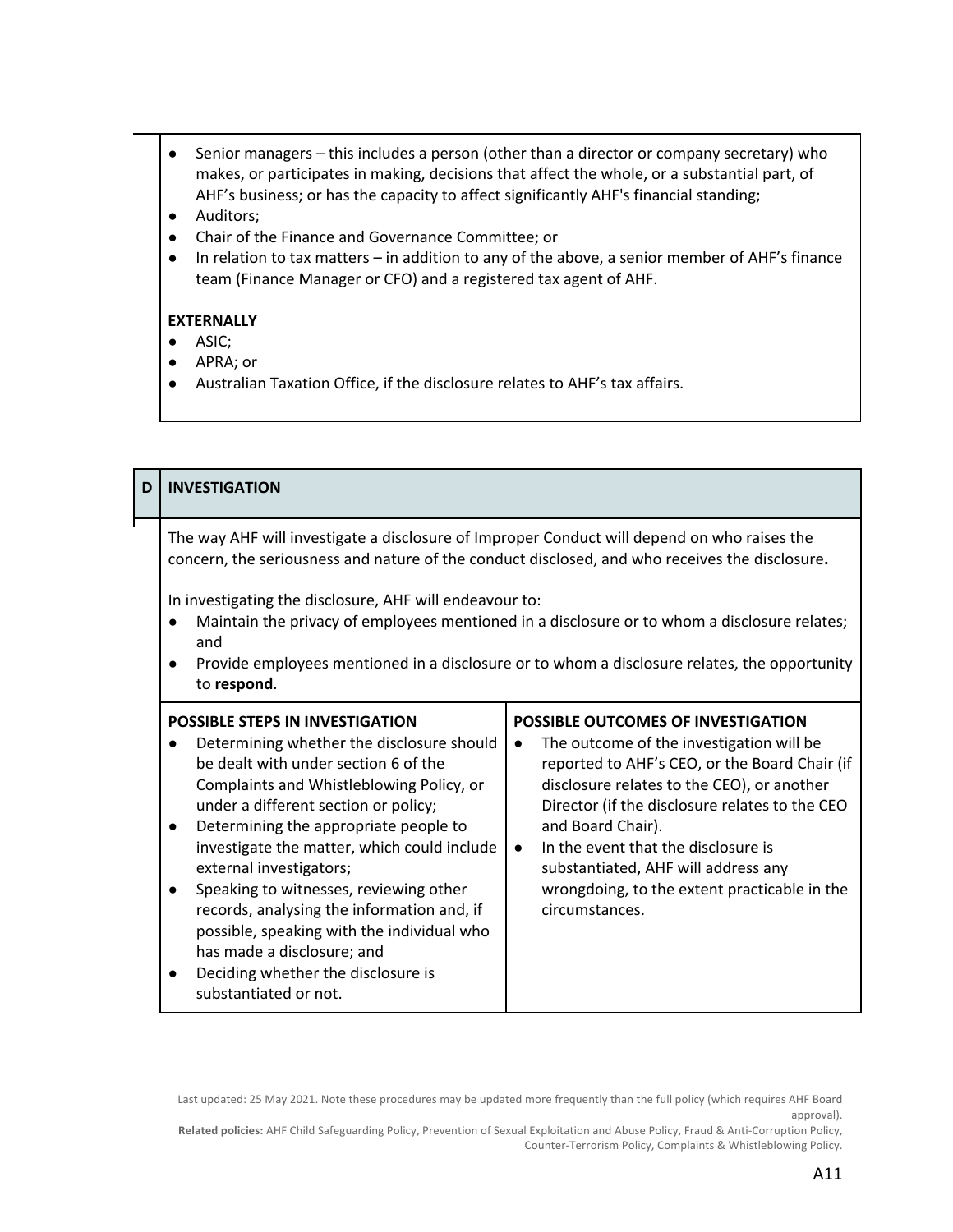#### **ANNEX E – SERIOUS INCIDENT REPORT FORM**

| <b>HOW TO USE THIS FORM</b>                    |                                                                                                                                                                                                                                                                                                                                                                                                  |  |  |
|------------------------------------------------|--------------------------------------------------------------------------------------------------------------------------------------------------------------------------------------------------------------------------------------------------------------------------------------------------------------------------------------------------------------------------------------------------|--|--|
| <b>PURPOSE</b>                                 | This form is to be filled out to report and/or respond to concerns in relation to any<br>suspected or actual incident, concern or allegation involving:<br>CHILD ABUSE & EXPLOITATION, SEXUAL MISCONDUCT, FRAUD, CORRUPTION or<br><b>TERRORISM</b>                                                                                                                                               |  |  |
|                                                | Complaints made by persons who are eligible Whistleblowers under section 6.2 of AHF's<br>Complaints & Whistleblowing Policy, and which amount to Whistleblowing Disclosures, are<br>dealt with exclusively within section 6 of the policy.                                                                                                                                                       |  |  |
| <b>FREQUENCY</b>                               | It is mandatory for all AHF Board members, employees, volunteers,<br>representatives and AHF partner Board members, employees and volunteers to<br>immediately report concerns or allegations related to: child abuse and<br>exploitation, sexual misconduct, fraud, corruption and terrorism. For any concern<br>raised, AHF will immediately follow AHF Serious Incident Reporting Procedures. |  |  |
| <b>COMPLETED</b><br>BY                         | Australia: AHF CEO, AHF Chair or AHF Head of Programs<br>Overseas: Most Senior Staff Member, CEO, Manager, Safeguarding Officer or AHF<br>point of contact (as per partner's own serious incident procedures)                                                                                                                                                                                    |  |  |
| This document is to be treated confidentially. |                                                                                                                                                                                                                                                                                                                                                                                                  |  |  |

| Name(s) of person reporting and contact details (if not confidential)                                                                                                               |            |  |
|-------------------------------------------------------------------------------------------------------------------------------------------------------------------------------------|------------|--|
| Name:                                                                                                                                                                               | Telephone: |  |
| Position:                                                                                                                                                                           | Email:     |  |
| 2.<br>Name(s) of Person completing this form (e.g., AHF CEO or Chair, or partner most senior<br>staff member or point of contact (as per partner's own serious incident procedures) |            |  |
| Name:                                                                                                                                                                               | Telephone: |  |
| Position:                                                                                                                                                                           | Email:     |  |
| Date and time the incident was reported you:                                                                                                                                        |            |  |

Last updated: 25 May 2021. Note these procedures may be updated more frequently than the full policy (which requires AHF Board approval).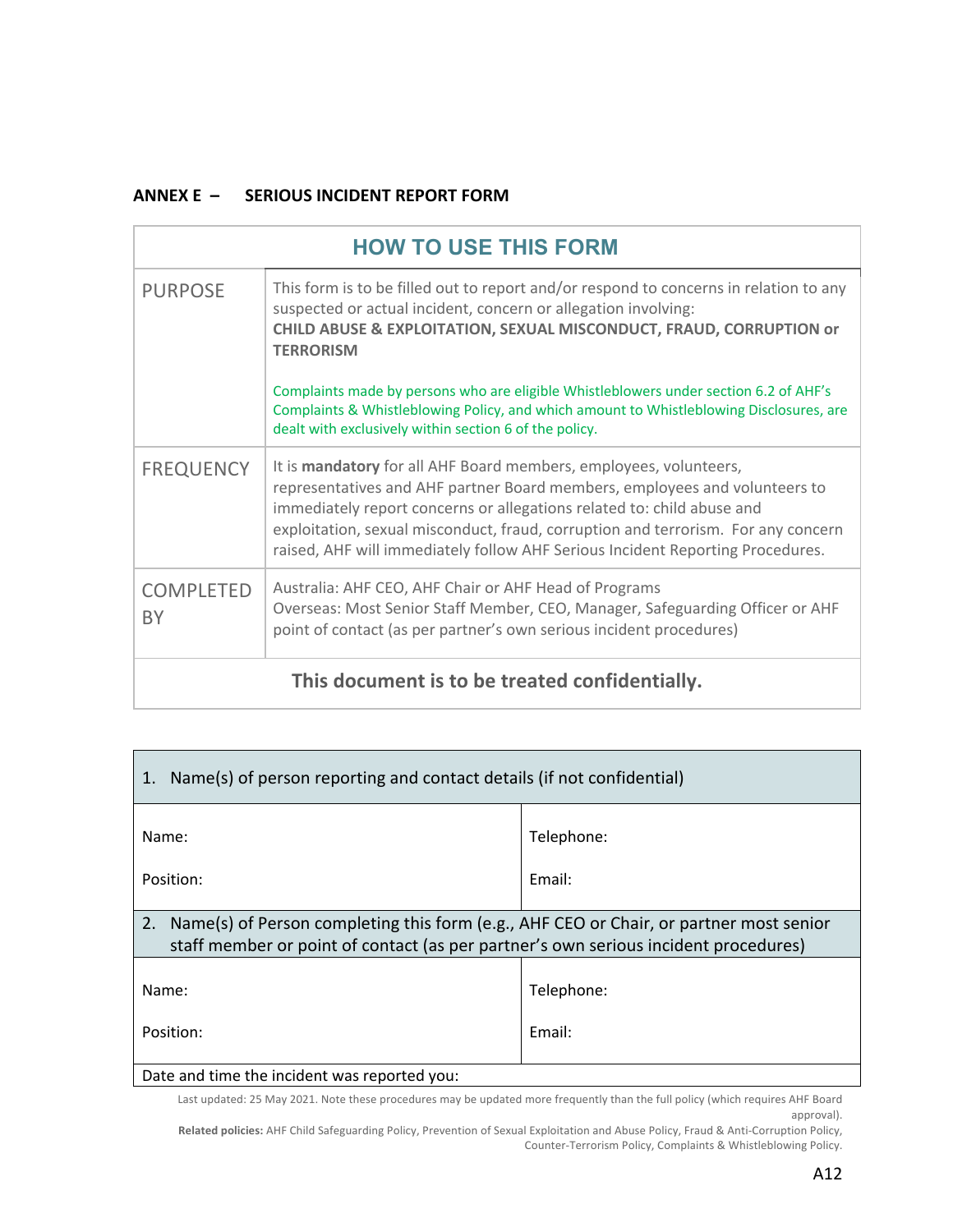| 3. Reporting Partner Organisation |          |
|-----------------------------------|----------|
| Partner Organisation:             | Country: |

| 4. Type of Allegation/ Incident / Concern                                                                                                                                                                     |                                                                                                                                             |
|---------------------------------------------------------------------------------------------------------------------------------------------------------------------------------------------------------------|---------------------------------------------------------------------------------------------------------------------------------------------|
| Please circle, highlight or mark the most appropriate description(s) of alleged incident:<br>Family/Domestic Violence<br>$\bullet$<br>Sexual Abuse/Sexual Misconduct<br>$\bullet$<br><b>Sexual Harassment</b> | Terrorism<br>Fraud                                                                                                                          |
| $\bullet$<br><b>Physical Abuse</b><br><b>Psychological Abuse</b><br>$\bullet$<br><b>Bullying</b><br>Neglect                                                                                                   | <b>Bribery</b><br>Corruption<br>Criminal behaviour or activity<br>Other: (detail, e.g. domestic violence, child<br>labour, child marriage)* |
| Further details if known (date, time & place of<br>incident/ when was report received?):                                                                                                                      | Other relevant details: (for example vulnerability, or<br>disability factors):                                                              |
| 5. Details of the Incident/s, or allegation, or match against proscribed terrorist list,                                                                                                                      |                                                                                                                                             |
| Provide details of incident/s, or match against proscribed terrorist list, or allegation:                                                                                                                     |                                                                                                                                             |
| 6. Details of Person(s) / organisation(s) against whom the allegation has been made                                                                                                                           |                                                                                                                                             |
| Name of organisation(s):                                                                                                                                                                                      |                                                                                                                                             |
| Address:                                                                                                                                                                                                      |                                                                                                                                             |

Last updated: 25 May 2021. Note these procedures may be updated more frequently than the full policy (which requires AHF Board approval).

**Related policies:** AHF Child Safeguarding Policy, Prevention of Sexual Exploitation and Abuse Policy, Fraud & Anti-Corruption Policy, Counter-Terrorism Policy, Complaints & Whistleblowing Policy.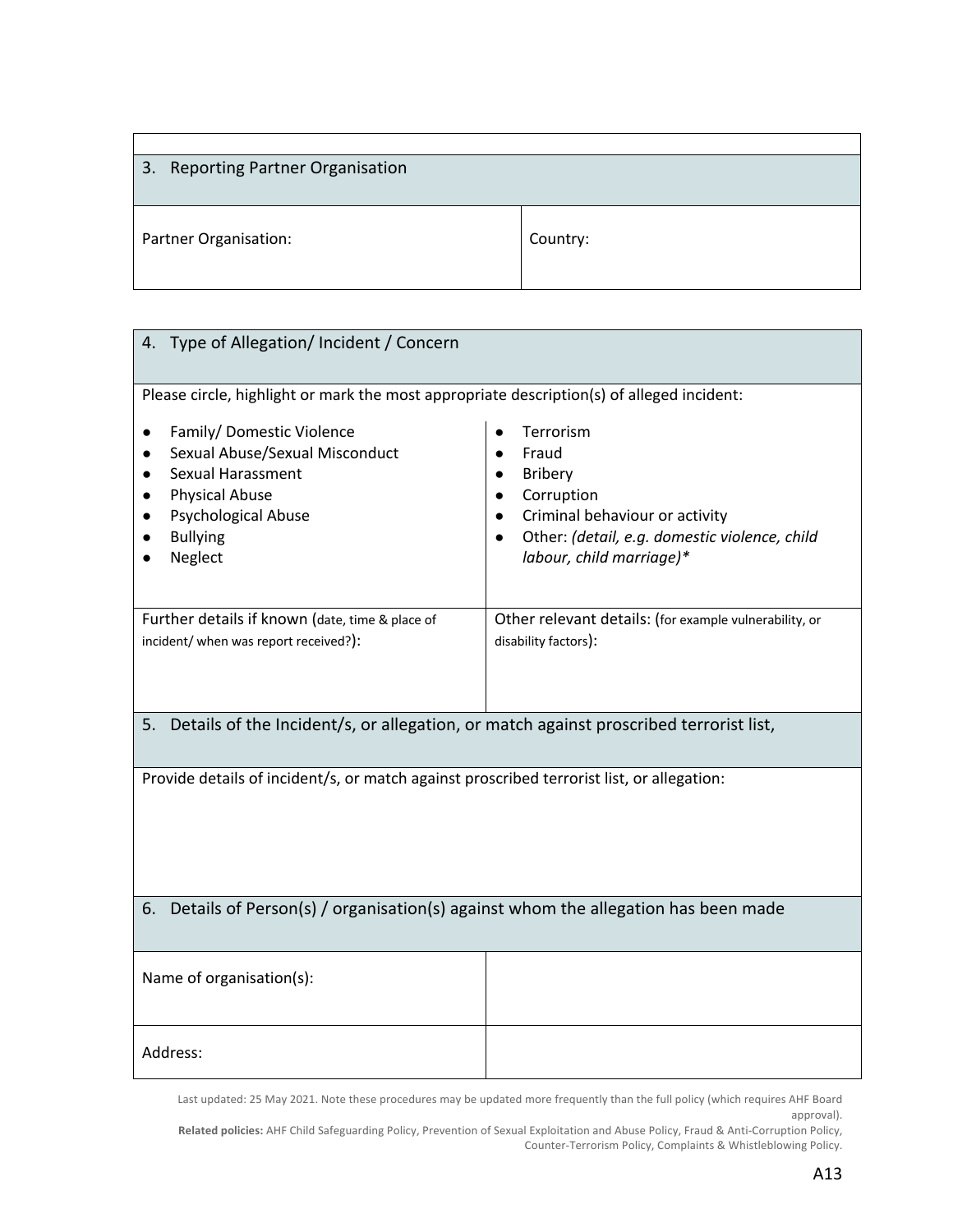| Contact details:                                                                                                                                                                                                                                                                                                                                                    |                                                                           |
|---------------------------------------------------------------------------------------------------------------------------------------------------------------------------------------------------------------------------------------------------------------------------------------------------------------------------------------------------------------------|---------------------------------------------------------------------------|
|                                                                                                                                                                                                                                                                                                                                                                     |                                                                           |
| Name of individual(s):                                                                                                                                                                                                                                                                                                                                              | Sex:                                                                      |
| Date of birth:                                                                                                                                                                                                                                                                                                                                                      | Nationality:                                                              |
| Contact details:                                                                                                                                                                                                                                                                                                                                                    |                                                                           |
| Employer/ Partner/ Project:                                                                                                                                                                                                                                                                                                                                         |                                                                           |
| Please circle, highlight or mark the most appropriate descriptor of the alleged perpetrator (you can<br>mark more than one):<br>Representative of:<br><b>AHF</b><br>$\circ$<br>PARTNER ORGANISATION [name]<br>$\circ$<br>Australian Citizen or Permanent Resident<br>$\bullet$<br>Employee<br>Contractor including sub-contractor or consultant<br>Volunteer/intern |                                                                           |
| 7. Details of Victim(s) / Survivor(s)                                                                                                                                                                                                                                                                                                                               | (leave this section blank if not applicable (e.g., organisational fraud)) |
| Name (if not confidential):                                                                                                                                                                                                                                                                                                                                         | Sex:                                                                      |
| Date of birth:                                                                                                                                                                                                                                                                                                                                                      | Nationality:                                                              |
| Contact details:                                                                                                                                                                                                                                                                                                                                                    |                                                                           |
| Age of the victim at time of alleged incident:                                                                                                                                                                                                                                                                                                                      | Was the victim a child at the time of the incident?<br>Yes $\int$ No      |

Last updated: 25 May 2021. Note these procedures may be updated more frequently than the full policy (which requires AHF Board approval).

**Related policies:** AHF Child Safeguarding Policy, Prevention of Sexual Exploitation and Abuse Policy, Fraud & Anti-Corruption Policy, Counter-Terrorism Policy, Complaints & Whistleblowing Policy.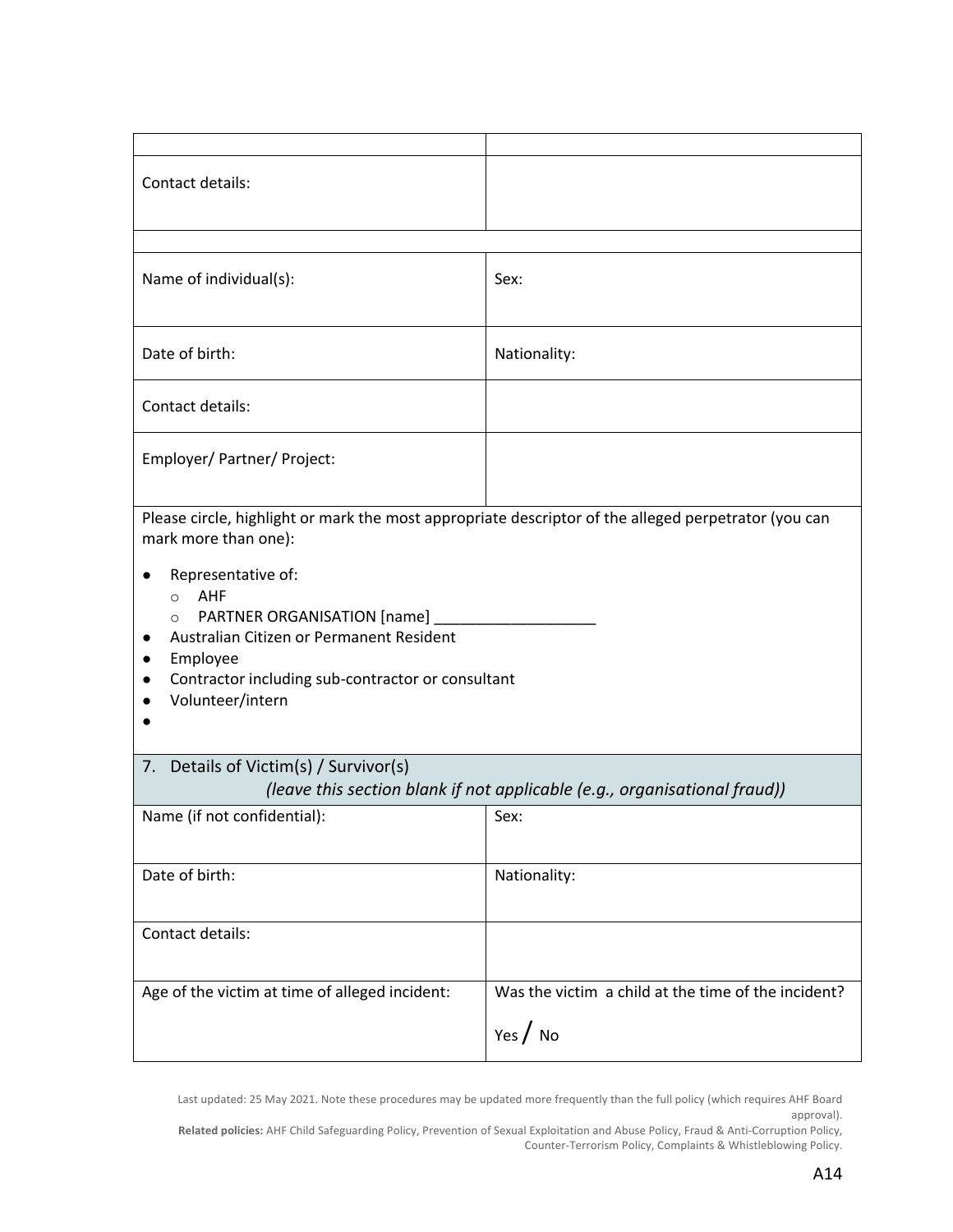Is the victim/survivor in immediate danger or risk of harm? Yes  $/$  No

If yes, what steps have been taken to remove the victim/survivor from harm?

Have any injuries been observed or reported?

Has the victim/survivor been assessed by a medical professional? If yes, provide details.

Have the victim/survivor wishes been considered and taken into account in any decisions or changes proposed or actioned to increase their safety? If yes, provide details.

If the victim/survivor is a child, what consultation has taken place with the child's parents/guardians?

If the victim/survivor is a child, does he/she have siblings living in the same house? If yes, how many?

Have the siblings been assessed for safety? If yes, provide details and results of assessment.

Last updated: 25 May 2021. Note these procedures may be updated more frequently than the full policy (which requires AHF Board approval).

**Related policies:** AHF Child Safeguarding Policy, Prevention of Sexual Exploitation and Abuse Policy, Fraud & Anti-Corruption Policy, Counter-Terrorism Policy, Complaints & Whistleblowing Policy.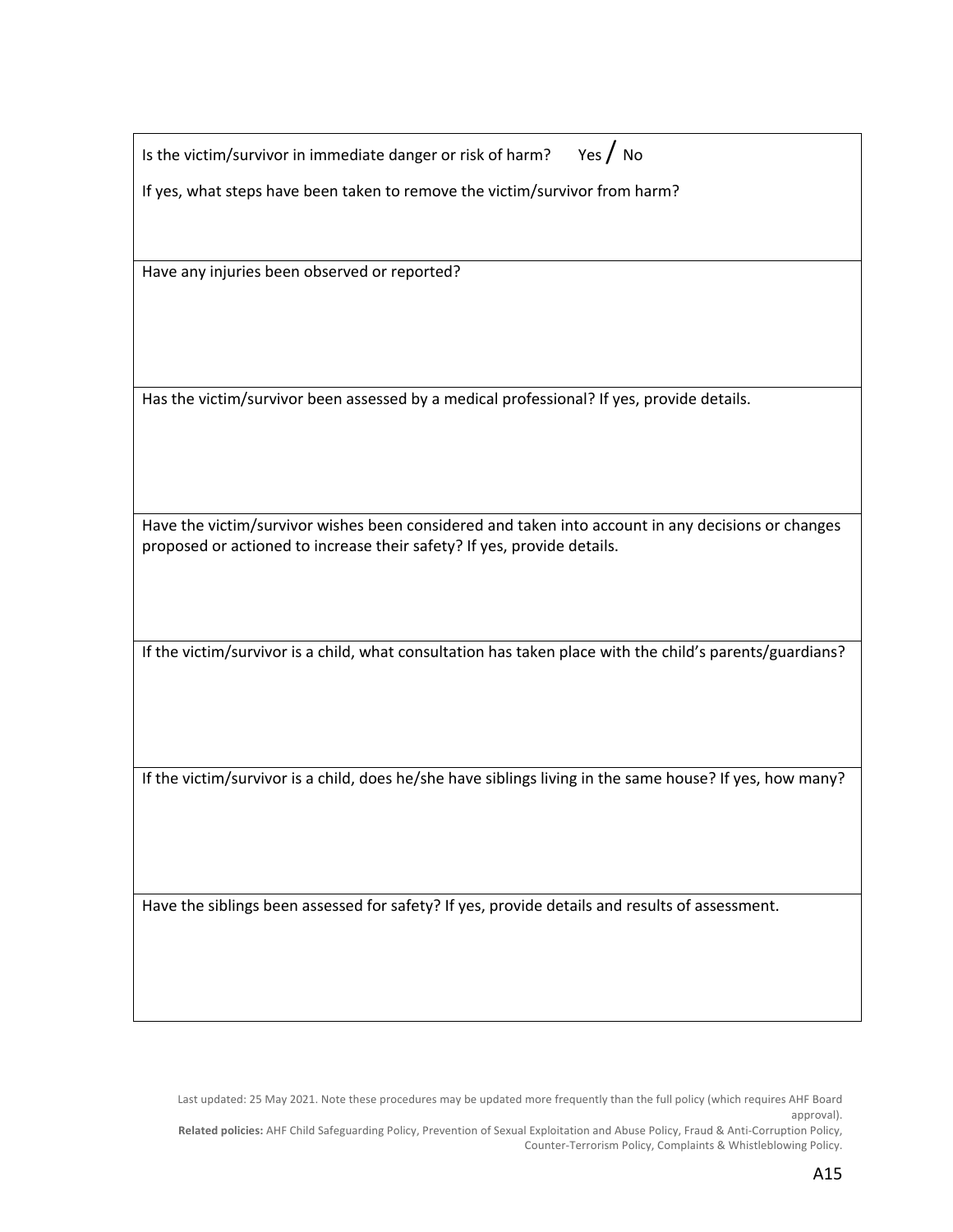Has the victim/survivor alternate placement been assessed for safety and appropriateness?

### 8. Name and contact details of witness (separate incident report form to be completed)

| Name Witness 1:             |  |
|-----------------------------|--|
| Contact details Witness 1:  |  |
| Name Witness 2:             |  |
| Contact details Witness 2:  |  |
| Add more lines if necessary |  |

9. Further Details

Are local police, health professionals or another local authority aware of the incident/ allegation? Yes / No

If the Police/ authority were contacted, please provide the following information:

Date:

Time:

Police/ Authority agency name:

Police/ Authority officer's name:

Police/ Authority officer's office location:

Police/ Authority officer's phone:

Have the Police/ Authority advised that a police investigation is required?\* Yes / No

Name of Authority who provided this advice:

Last updated: 25 May 2021. Note these procedures may be updated more frequently than the full policy (which requires AHF Board approval).

**Related policies:** AHF Child Safeguarding Policy, Prevention of Sexual Exploitation and Abuse Policy, Fraud & Anti-Corruption Policy, Counter-Terrorism Policy, Complaints & Whistleblowing Policy.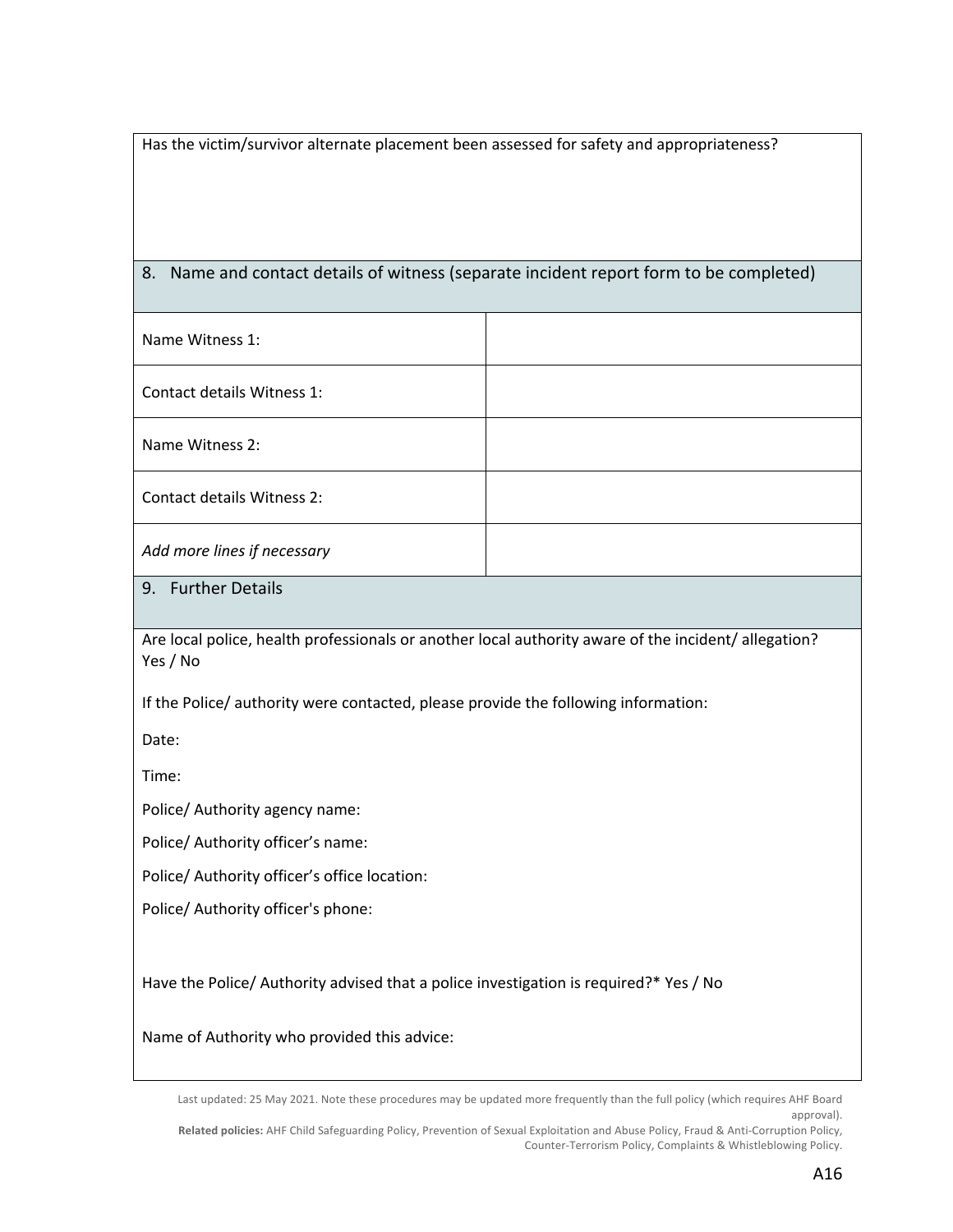*[\*If yes, note in section 12 below that follow up is required to ensure police investigation happened, and police report obtained]*

Name and position of person responsible for follow up with police:

| What other authorities have been informed?                                                                      |                                                                                             |
|-----------------------------------------------------------------------------------------------------------------|---------------------------------------------------------------------------------------------|
| Has DFAT been contacted if relevant?                                                                            |                                                                                             |
| Has the AFP (where relevant) been advised or<br>consulted? If so, what is their response or<br>proposed action? |                                                                                             |
| What actions relating to the incident have<br>already occurred?                                                 |                                                                                             |
|                                                                                                                 | 10. Is there any other pertinent information for assessment or management of this incident? |
|                                                                                                                 |                                                                                             |
|                                                                                                                 |                                                                                             |
|                                                                                                                 |                                                                                             |
| 11. Has an internal investigation been initiated? Yes / No                                                      |                                                                                             |
| If yes, provide details:                                                                                        |                                                                                             |
|                                                                                                                 |                                                                                             |

Last updated: 25 May 2021. Note these procedures may be updated more frequently than the full policy (which requires AHF Board approval).